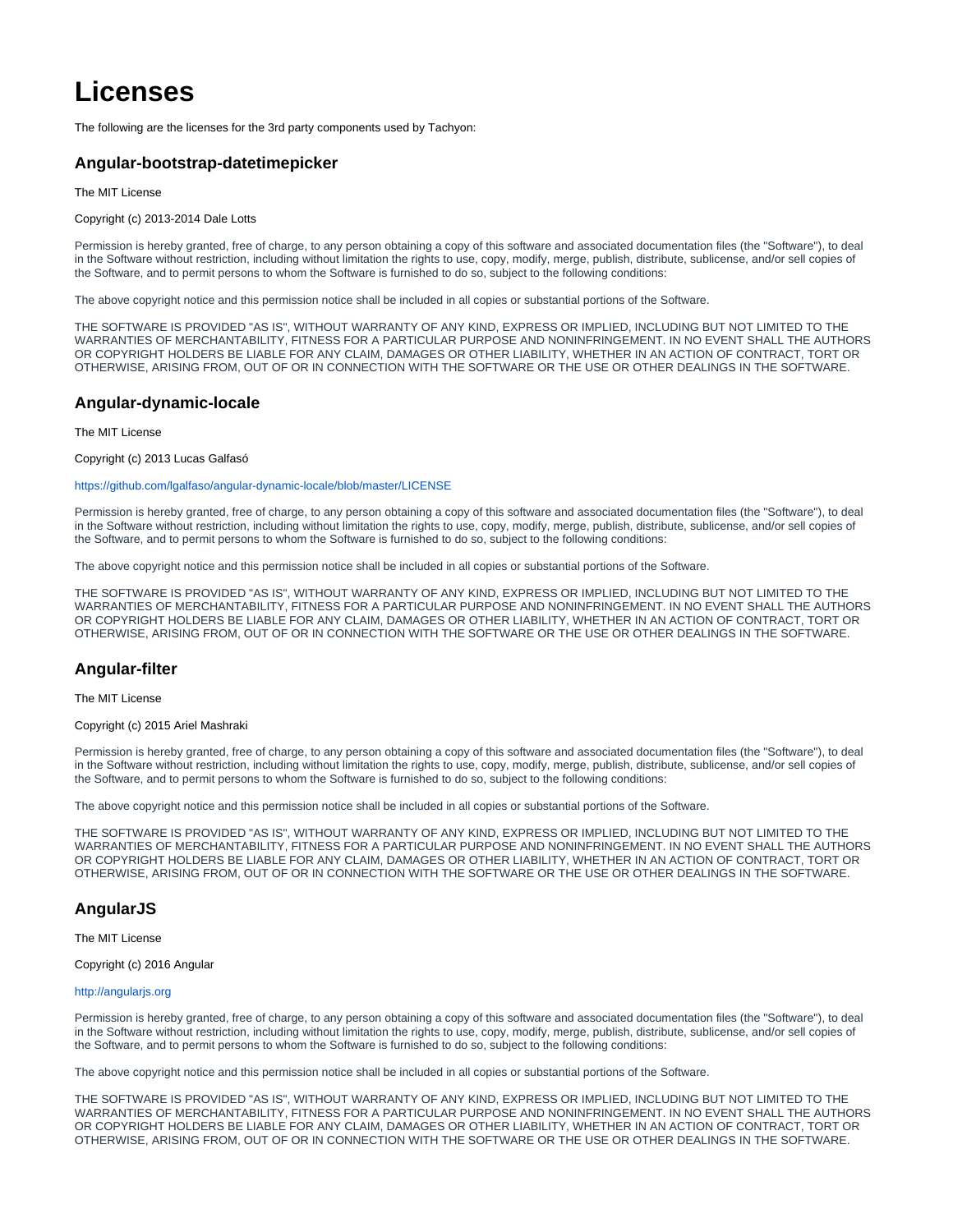# **AngularUI**

The MIT License

### Copyright (c) 2013-2014 AngularUI

#### <https://github.com/angular-ui/ui-select/blob/master/LICENSE>

Permission is hereby granted, free of charge, to any person obtaining a copy of this software and associated documentation files (the "Software"), to deal in the Software without restriction, including without limitation the rights to use, copy, modify, merge, publish, distribute, sublicense, and/or sell copies of the Software, and to permit persons to whom the Software is furnished to do so, subject to the following conditions:

The above copyright notice and this permission notice shall be included in all copies or substantial portions of the Software.

THE SOFTWARE IS PROVIDED "AS IS", WITHOUT WARRANTY OF ANY KIND, EXPRESS OR IMPLIED, INCLUDING BUT NOT LIMITED TO THE WARRANTIES OF MERCHANTABILITY, FITNESS FOR A PARTICULAR PURPOSE AND NONINFRINGEMENT. IN NO EVENT SHALL THE AUTHORS OR COPYRIGHT HOLDERS BE LIABLE FOR ANY CLAIM, DAMAGES OR OTHER LIABILITY, WHETHER IN AN ACTION OF CONTRACT, TORT OR OTHERWISE, ARISING FROM, OUT OF OR IN CONNECTION WITH THE SOFTWARE OR THE USE OR OTHER DEALINGS IN THE SOFTWARE.

# **ANTLR 3**

#### <http://www.antlr3.org/license.html>

Copyright (c) 2010, Terence Parr

Redistribution and use in source and binary forms, with or without modification, are permitted provided that the following conditions are met:

1. Redistributions of source code must retain the above copyright notice, this list of conditions and the following disclaimer.

2. Redistributions in binary form must reproduce the above copyright notice, this list of conditions and the following disclaimer in the documentation and/or other materials provided with the distribution.

3. Neither the name of the copyright holder nor the names of its contributors may be used to endorse or promote products derived from this software without specific prior written permission.

THIS SOFTWARE IS PROVIDED BY THE COPYRIGHT HOLDERS AND CONTRIBUTORS "AS IS" AND ANY EXPRESS OR IMPLIED WARRANTIES, INCLUDING, BUT NOT LIMITED TO, THE IMPLIED WARRANTIES OF MERCHANTABILITY AND FITNESS FOR A PARTICULAR PURPOSE ARE DISCLAIMED. IN NO EVENT SHALL THE COPYRIGHT HOLDER OR CONTRIBUTORS BE LIABLE FOR ANY DIRECT, INDIRECT, INCIDENTAL, SPECIAL, EXEMPLARY, OR CONSEQUENTIAL DAMAGES (INCLUDING, BUT NOT LIMITED TO, PROCUREMENT OF SUBSTITUTE GOODS OR SERVICES; LOSS OF USE, DATA, OR PROFITS; OR BUSINESS INTERRUPTION) HOWEVER CAUSED AND ON ANY THEORY OF LIABILITY, WHETHER IN CONTRACT, STRICT LIABILITY, OR TORT (INCLUDING NEGLIGENCE OR OTHERWISE) ARISING IN ANY WAY OUT OF THE USE OF THIS SOFTWARE, EVEN IF ADVISED OF THE POSSIBILITY OF SUCH DAMAGE.

# **AutoFac**

Autofac IoC Container

Copyright (c) 2014 Autofac Project

Permission is hereby granted, free of charge, to any person obtaining a copy of this software and associated documentation files (the "Software"), to deal in the Software without restriction, including without limitation the rights to use, copy, modify, merge, publish, distribute, sublicense, and/or sell copies of the Software, and to permit persons to whom the Software is furnished to do so, subject to the following conditions:

The above copyright notice and this permission notice shall be included in all copies or substantial portions of the Software.

THE SOFTWARE IS PROVIDED "AS IS", WITHOUT WARRANTY OF ANY KIND, EXPRESS OR IMPLIED, INCLUDING BUT NOT LIMITED TO THE WARRANTIES OF MERCHANTABILITY, FITNESS FOR A PARTICULAR PURPOSE AND NONINFRINGEMENT. IN NO EVENT SHALL THE AUTHORS OR COPYRIGHT HOLDERS BE LIABLE FOR ANY CLAIM, DAMAGES OR OTHER LIABILITY, WHETHER IN AN ACTION OF CONTRACT, TORT OR OTHERWISE, ARISING FROM, OUT OF OR IN CONNECTION WITH THE SOFTWARE OR THE USE OR OTHER DEALINGS IN THE SOFTWARE.

# **Babel**

Copyright (c) 2014-2016 Sebastian McKenzie <sebmck@gmail.com>

<https://github.com/babel/babel/blob/master/LICENSE>

Permission is hereby granted, free of charge, to any person obtaining a copy of this software and associated documentation files (the "Software"), to deal in the Software without restriction, including without limitation the rights to use, copy, modify, merge, publish, distribute, sublicense, and/or sell copies of the Software, and to permit persons to whom the Software is furnished to do so, subject to the following conditions:

The above copyright notice and this permission notice shall be included in all copies or substantial portions of the Software.

THE SOFTWARE IS PROVIDED "AS IS", WITHOUT WARRANTY OF ANY KIND, EXPRESS OR IMPLIED, INCLUDING BUT NOT LIMITED TO THE WARRANTIES OF MERCHANTABILITY, FITNESS FOR A PARTICULAR PURPOSE AND NONINFRINGEMENT. IN NO EVENT SHALL THE AUTHORS OR COPYRIGHT HOLDERS BE LIABLE FOR ANY CLAIM, DAMAGES OR OTHER LIABILITY, WHETHER IN AN ACTION OF CONTRACT, TORT OR OTHERWISE, ARISING FROM, OUT OF OR IN CONNECTION WITH THE SOFTWARE OR THE USE OR OTHER DEALINGS IN THE SOFTWARE.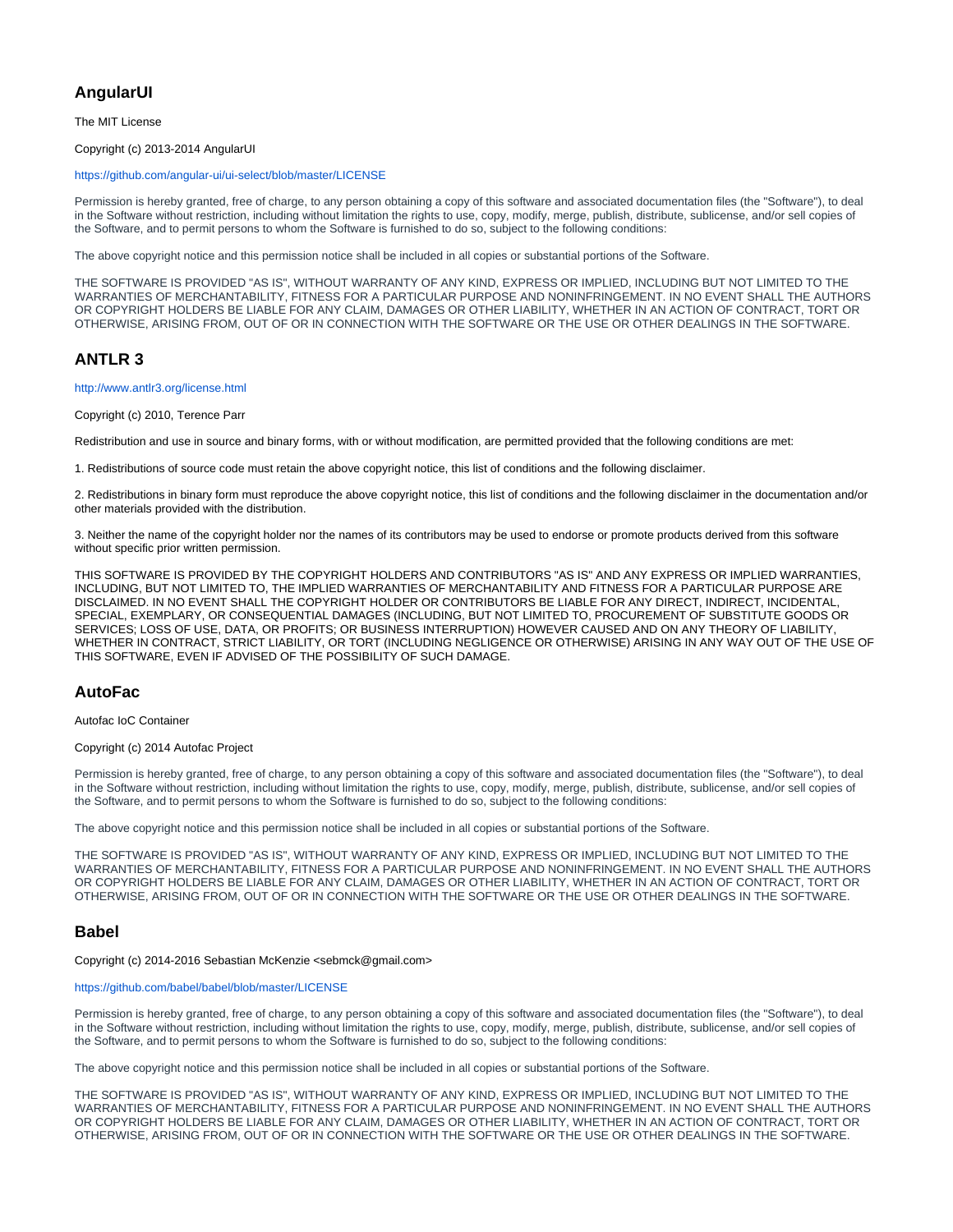# **base64-url**

The ISC License

Copyright (c) 2014, Joaquim José F. Serafim

Permission to use, copy, modify, and/or distribute this software for any purpose with or without fee is hereby granted, provided that the above copyright notice and this permission notice appear in all copies.

THE SOFTWARE IS PROVIDED "AS IS" AND THE AUTHOR DISCLAIMS ALL WARRANTIES WITH REGARD TO THIS SOFTWARE INCLUDING ALL IMPLIED WARRANTIES OF MERCHANTABILITY AND FITNESS. IN NO EVENT SHALL THE AUTHOR BE LIABLE FOR ANY SPECIAL, DIRECT, INDIRECT, OR CONSEQUENTIAL DAMAGES OR ANY DAMAGES WHATSOEVER RESULTING FROM LOSS OF USE, DATA OR PROFITS, WHETHER IN AN ACTION OF CONTRACT, NEGLIGENCE OR OTHER TORTIOUS ACTION, ARISING OUT OF OR IN CONNECTION WITH THE USE OR PERFORMANCE OF THIS SOFTWARE.

# **Bencode**

Copyright (c) 2014 by Petr Zemek [<s3rvac@gmail.com>](mailto:s3rvac@gmail.com) and contributors. All rights reserved.

Redistribution and use in source and binary forms, with or without modification, are permitted provided that the following conditions are met:

1. Redistributions of source code must retain the above copyright notice, this list of conditions and the following disclaimer.

2. Redistributions in binary form must reproduce the above copyright notice, this list of conditions and the following disclaimer in the documentation and/or other materials provided with the distribution.

3. Neither the name of the copyright holder nor the names of its contributors may be used to endorse or promote products derived from this software without specific prior written permission.

THIS SOFTWARE IS PROVIDED BY THE COPYRIGHT HOLDERS AND CONTRIBUTORS "AS IS" AND ANY EXPRESS OR IMPLIED WARRANTIES, INCLUDING, BUT NOT LIMITED TO, THE IMPLIED WARRANTIES OF MERCHANTABILITY AND FITNESS FOR A PARTICULAR PURPOSE ARE DISCLAIMED. IN NO EVENT SHALL THE COPYRIGHT HOLDER OR CONTRIBUTORS BE LIABLE FOR ANY DIRECT, INDIRECT, INCIDENTAL, SPECIAL, EXEMPLARY, OR CONSEQUENTIAL DAMAGES (INCLUDING, BUT NOT LIMITED TO, PROCUREMENT OF SUBSTITUTE GOODS OR SERVICES; LOSS OF USE, DATA, OR PROFITS; OR BUSINESS INTERRUPTION) HOWEVER CAUSED AND ON ANY THEORY OF LIABILITY, WHETHER IN CONTRACT, STRICT LIABILITY, OR TORT (INCLUDING NEGLIGENCE OR OTHERWISE) ARISING IN ANY WAY OUT OF THE USE OF THIS SOFTWARE, EVEN IF ADVISED OF THE POSSIBILITY OF SUCH DAMAGE.

# **Boost**

Boost Software License - Version 1.0 - August 17th, 2003

Permission is hereby granted, free of charge, to any person or organization obtaining a copy of the software and accompanying documentation covered by this license (the "Software") to use, reproduce, display, distribute, execute, and transmit the Software, and to prepare derivative works of the Software, and to permit third-parties to whom the Software is furnished to do so, all subject to the following:

The copyright notices in the Software and this entire statement, including the above license grant, this restriction and the following disclaimer, must be included in all copies of the Software, in whole or in part, and all derivative works of the Software, unless such copies or derivative works are solely in the form of machine-executable object code generated by a source language processor.

THE SOFTWARE IS PROVIDED "AS IS", WITHOUT WARRANTY OF ANY KIND, EXPRESS OR IMPLIED, INCLUDING BUT NOT LIMITED TO THE WARRANTIES OF MERCHANTABILITY, FITNESS FOR A PARTICULAR PURPOSE, TITLE AND NON-INFRINGEMENT. IN NO EVENT SHALL THE COPYRIGHT HOLDERS OR ANYONE DISTRIBUTING THE SOFTWARE BE LIABLE FOR ANY DAMAGES OR OTHER LIABILITY, WHETHER IN CONTRACT, TORT OR OTHERWISE, ARISING FROM, OUT OF OR IN CONNECTION WITH THE SOFTWARE OR THE USE OR OTHER DEALINGS IN THE SOFTWARE.

# **Bootstrap**

The MIT License (MIT)

Copyright (c) 2011-2015 Twitter, Inc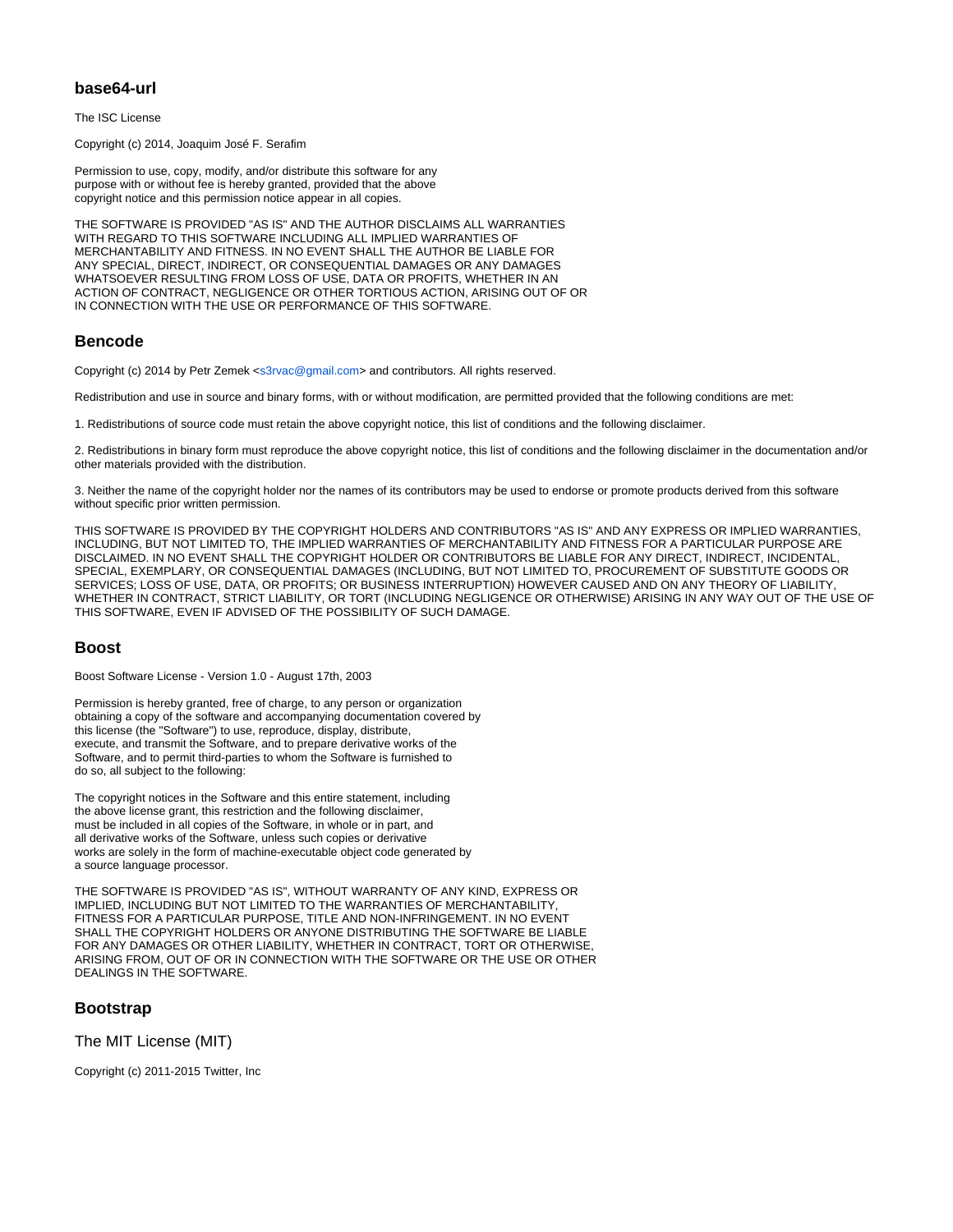Permission is hereby granted, free of charge, to any person obtaining a copy of this software and associated documentation files (the "Software"), to deal in the Software without restriction, including without limitation the rights to use, copy, modify, merge, publish, distribute, sublicense, and/or sell copies of the Software, and to permit persons to whom the Software is furnished to do so, subject to the following conditions:

The above copyright notice and this permission notice shall be included in all copies or substantial portions of the Software.

THE SOFTWARE IS PROVIDED "AS IS", WITHOUT WARRANTY OF ANY KIND, EXPRESS OR IMPLIED, INCLUDING BUT NOT LIMITED TO THE WARRANTIES OF MERCHANTABILITY, FITNESS FOR A PARTICULAR PURPOSE AND NONINFRINGEMENT. IN NO EVENT SHALL THE AUTHORS OR COPYRIGHT HOLDERS BE LIABLE FOR ANY CLAIM, DAMAGES OR OTHER LIABILITY, WHETHER IN AN ACTION OF CONTRACT, TORT OR OTHERWISE, ARISING FROM, OUT OF OR IN CONNECTION WITH THE SOFTWARE OR THE USE OR OTHER DEALINGS IN THE SOFTWARE.

# **Bluebird**

Copyright (c) 2013-2017 Petka Antonov

#### <https://github.com/petkaantonov/bluebird>

Permission is hereby granted, free of charge, to any person obtaining a copy of this software and associated documentation files (the "Software"), to deal in the Software without restriction, including without limitation the rights to use, copy, modify, merge, publish, distribute, sublicense, and/or sell copies of the Software, and to permit persons to whom the Software is furnished to do so, subject to the following conditions:

The above copyright notice and this permission notice shall be included in all copies or substantial portions of the Software.

THE SOFTWARE IS PROVIDED "AS IS", WITHOUT WARRANTY OF ANY KIND, EXPRESS OR IMPLIED, INCLUDING BUT NOT LIMITED TO THE WARRANTIES OF MERCHANTABILITY, FITNESS FOR A PARTICULAR PURPOSE AND NONINFRINGEMENT. IN NO EVENT SHALL THE AUTHORS OR COPYRIGHT HOLDERS BE LIABLE FOR ANY CLAIM, DAMAGES OR OTHER LIABILITY, WHETHER IN AN ACTION OF CONTRACT, TORT OR OTHERWISE, ARISING FROM, OUT OF OR IN CONNECTION WITH THE SOFTWARE OR THE USE OR OTHER DEALINGS IN THE SOFTWARE.

### **Classnames**

Copyright (c) 2016 Jed Watson

#### <https://github.com/JedWatson/classnames#readme>

Permission is hereby granted, free of charge, to any person obtaining a copy of this software and associated documentation files (the "Software"), to deal in the Software without restriction, including without limitation the rights to use, copy, modify, merge, publish, distribute, sublicense, and/or sell copies of the Software, and to permit persons to whom the Software is furnished to do so, subject to the following conditions:

The above copyright notice and this permission notice shall be included in all copies or substantial portions of the Software.

THE SOFTWARE IS PROVIDED "AS IS", WITHOUT WARRANTY OF ANY KIND, EXPRESS OR IMPLIED, INCLUDING BUT NOT LIMITED TO THE WARRANTIES OF MERCHANTABILITY, FITNESS FOR A PARTICULAR PURPOSE AND NONINFRINGEMENT. IN NO EVENT SHALL THE AUTHORS OR COPYRIGHT HOLDERS BE LIABLE FOR ANY CLAIM, DAMAGES OR OTHER LIABILITY, WHETHER IN AN ACTION OF CONTRACT, TORT OR OTHERWISE, ARISING FROM, OUT OF OR IN CONNECTION WITH THE SOFTWARE OR THE USE OR OTHER DEALINGS IN THE SOFTWARE.

#### **C++ REST SDK**

<https://github.com/Microsoft/cpprestsdk>

The MIT License (MIT)

Copyright (c) Microsoft Corporation

All rights reserved.

Permission is hereby granted, free of charge, to any person obtaining a copy of this software and associated documentation files (the "Software"), to deal in the Software without restriction, including without limitation the rights to use, copy, modify, merge, publish, distribute, sublicense, and/or sell copies of the Software, and to permit persons to whom the Software is furnished to do so, subject to the following conditions:

The above copyright notice and this permission notice shall be included in all copies or substantial portions of the Software.

THE SOFTWARE IS PROVIDED "AS IS", WITHOUT WARRANTY OF ANY KIND, EXPRESS OR IMPLIED, INCLUDING BUT NOT LIMITED TO THE WARRANTIES OF MERCHANTABILITY, FITNESS FOR A PARTICULAR PURPOSE AND NONINFRINGEMENT. IN NO EVENT SHALL THE AUTHORS OR COPYRIGHT HOLDERS BE LIABLE FOR ANY CLAIM, DAMAGES OR OTHER LIABILITY, WHETHER IN AN ACTION OF CONTRACT, TORT OR OTHERWISE, ARISING FROM, OUT OF OR IN CONNECTION WITH THE SOFTWARE OR THE USE OR OTHER DEALINGS IN THE SOFTWARE.

**D3**

<https://d3js.org>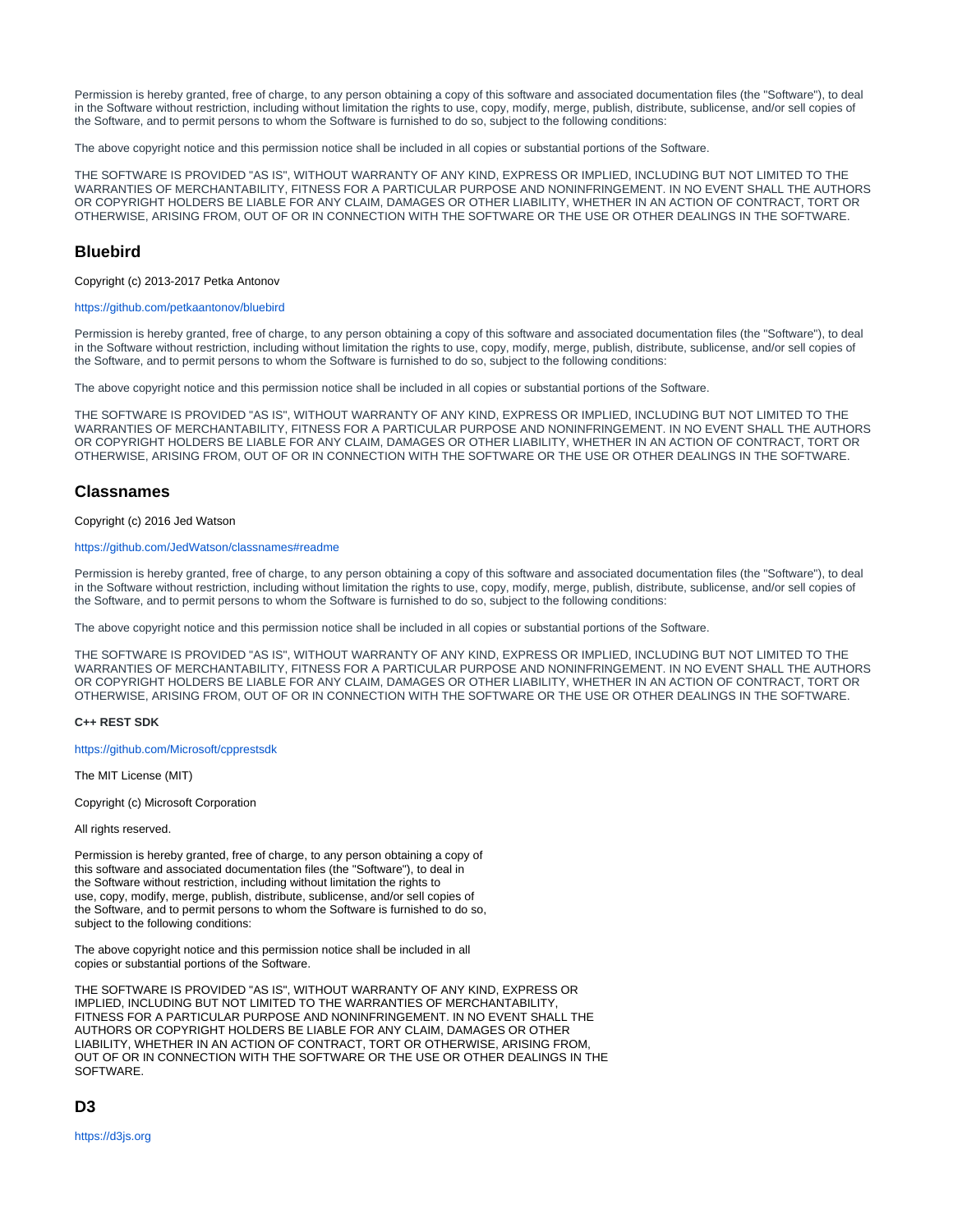#### Copyright 2010-2017 Mike Bostock

#### All rights reserved.

Redistribution and use in source and binary forms, with or without modification, are permitted provided that the following conditions are met:

1. Redistributions of source code must retain the above copyright notice, this list of conditions and the following disclaimer.

2. Redistributions in binary form must reproduce the above copyright notice, this list of conditions and the following disclaimer in the documentation and/or other materials provided with the distribution.

3. Neither the name of the copyright holder nor the names of its contributors may be used to endorse or promote products derived from this software without specific prior written permission.

THIS SOFTWARE IS PROVIDED BY THE COPYRIGHT HOLDERS AND CONTRIBUTORS "AS IS" AND ANY EXPRESS OR IMPLIED WARRANTIES, INCLUDING, BUT NOT LIMITED TO, THE IMPLIED WARRANTIES OF MERCHANTABILITY AND FITNESS FOR A PARTICULAR PURPOSE ARE DISCLAIMED. IN NO EVENT SHALL THE COPYRIGHT HOLDER OR CONTRIBUTORS BE LIABLE FOR ANY DIRECT, INDIRECT, INCIDENTAL, SPECIAL, EXEMPLARY, OR CONSEQUENTIAL DAMAGES (INCLUDING, BUT NOT LIMITED TO, PROCUREMENT OF SUBSTITUTE GOODS OR SERVICES; LOSS OF USE, DATA, OR PROFITS; OR BUSINESS INTERRUPTION) HOWEVER CAUSED AND ON ANY THEORY OF LIABILITY, WHETHER IN CONTRACT, STRICT LIABILITY, OR TORT (INCLUDING NEGLIGENCE OR OTHERWISE) ARISING IN ANY WAY OUT OF THE USE OF THIS SOFTWARE, EVEN IF ADVISED OF THE POSSIBILITY OF SUCH DAMAGE.

# **D3-tip**

Copyright (c) 2013 Justin Palmer

### <https://github.com/Caged/d3-tip>

Permission is hereby granted, free of charge, to any person obtaining a copy of this software and associated documentation files (the "Software"), to deal in the Software without restriction, including without limitation the rights to use, copy, modify, merge, publish, distribute, sublicense, and/or sell copies of the Software, and to permit persons to whom the Software is furnished to do so, subject to the following conditions:

The above copyright notice and this permission notice shall be included in all copies or substantial portions of the Software.

THE SOFTWARE IS PROVIDED "AS IS", WITHOUT WARRANTY OF ANY KIND, EXPRESS OR IMPLIED, INCLUDING BUT NOT LIMITED TO THE WARRANTIES OF MERCHANTABILITY, FITNESS FOR A PARTICULAR PURPOSE AND NONINFRINGEMENT. IN NO EVENT SHALL THE AUTHORS OR COPYRIGHT HOLDERS BE LIABLE FOR ANY CLAIM, DAMAGES OR OTHER LIABILITY, WHETHER IN AN ACTION OF CONTRACT, TORT OR OTHERWISE, ARISING FROM, OUT OF OR IN CONNECTION WITH THE SOFTWARE OR THE USE OR OTHER DEALINGS IN THE SOFTWARE.

# **Dcjqaccordion**

#### <https://github.com/albertedevigo/dcjqaccordion#readme>

Permission is hereby granted, free of charge, to any person obtaining a copy of this software and associated documentation files (the "Software"), to deal in the Software without restriction, including without limitation the rights to use, copy, modify, merge, publish, distribute, sublicense, and/or sell copies of the Software, and to permit persons to whom the Software is furnished to do so, subject to the following conditions:

The above copyright notice and this permission notice shall be included in all copies or substantial portions of the Software.

THE SOFTWARE IS PROVIDED "AS IS", WITHOUT WARRANTY OF ANY KIND, EXPRESS OR IMPLIED, INCLUDING BUT NOT LIMITED TO THE WARRANTIES OF MERCHANTABILITY, FITNESS FOR A PARTICULAR PURPOSE AND NONINFRINGEMENT. IN NO EVENT SHALL THE AUTHORS OR COPYRIGHT HOLDERS BE LIABLE FOR ANY CLAIM, DAMAGES OR OTHER LIABILITY, WHETHER IN AN ACTION OF CONTRACT, TORT OR OTHERWISE, ARISING FROM, OUT OF OR IN CONNECTION WITH THE SOFTWARE OR THE USE OR OTHER DEALINGS IN THE SOFTWARE.

# **Deep-equal**

#### <https://github.com/substack/node-deep-equal#readme>

Permission is hereby granted, free of charge, to any person obtaining a copy of this software and associated documentation files (the "Software"), to deal in the Software without restriction, including without limitation the rights to use, copy, modify, merge, publish, distribute, sublicense, and/or sell copies of the Software, and to permit persons to whom the Software is furnished to do so, subject to the following conditions:

The above copyright notice and this permission notice shall be included in all copies or substantial portions of the Software.

THE SOFTWARE IS PROVIDED "AS IS", WITHOUT WARRANTY OF ANY KIND, EXPRESS OR IMPLIED, INCLUDING BUT NOT LIMITED TO THE WARRANTIES OF MERCHANTABILITY, FITNESS FOR A PARTICULAR PURPOSE AND NONINFRINGEMENT. IN NO EVENT SHALL THE AUTHORS OR COPYRIGHT HOLDERS BE LIABLE FOR ANY CLAIM, DAMAGES OR OTHER LIABILITY, WHETHER IN AN ACTION OF CONTRACT, TORT OR OTHERWISE, ARISING FROM, OUT OF OR IN CONNECTION WITH THE SOFTWARE OR THE USE OR OTHER DEALINGS IN THE SOFTWARE.

# **DotNetZip**

#### **Microsoft Public License (Ms-PL)**

This license governs use of the accompanying software. If you use the software, you accept this license. If you do not accept the license, do not use the software.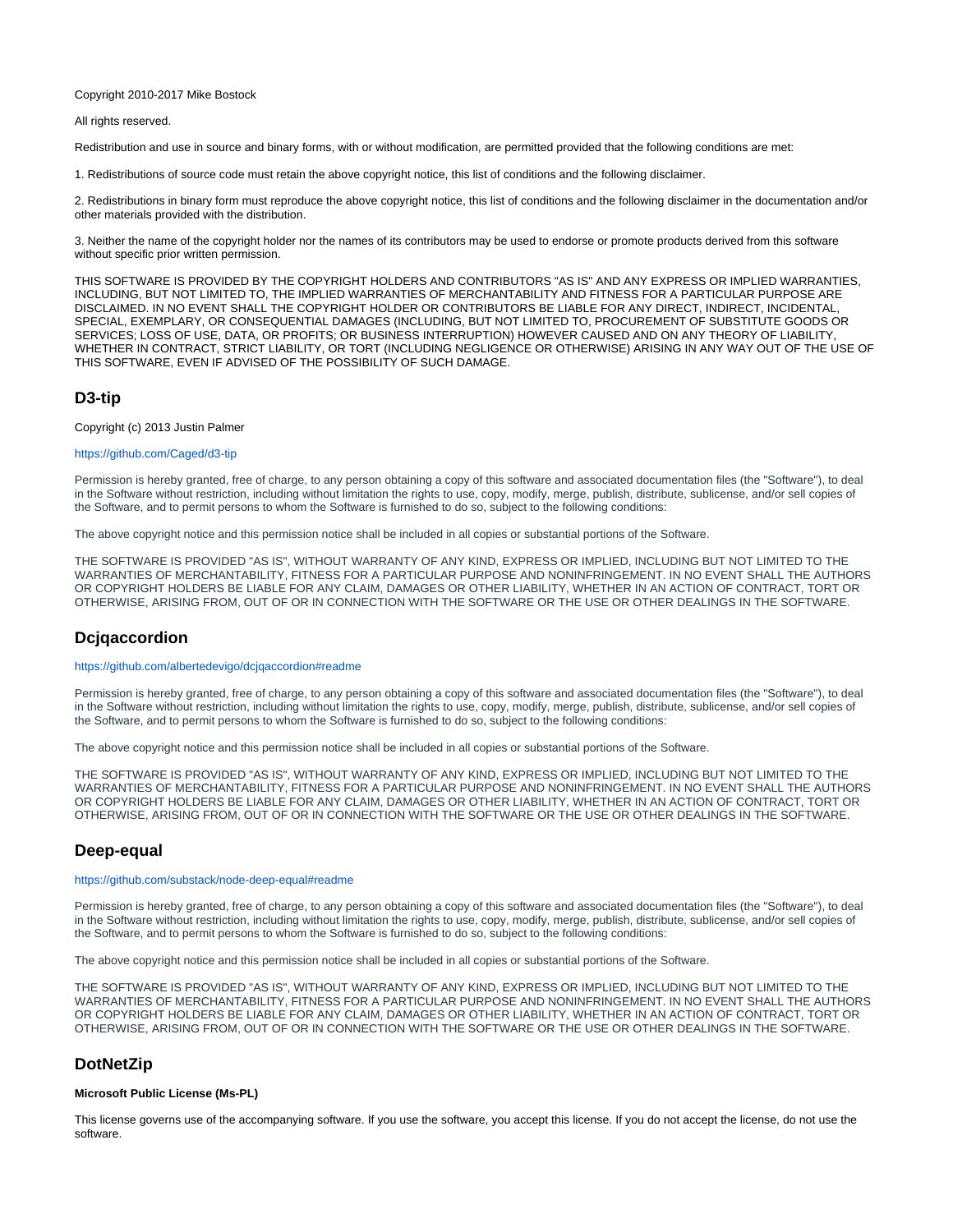#### 1. Definitions

The terms "reproduce," "reproduction," "derivative works," and "distribution" have the same meaning here as under U.S. copyright law.

A "contribution" is the original software, or any additions or changes to the software.

A "contributor" is any person that distributes its contribution under this license.

"Licensed patents" are a contributor's patent claims that read directly on its contribution.

2. Grant of Rights

(A) Copyright Grant- Subject to the terms of this license, including the license conditions and limitations in section 3, each contributor grants you a nonexclusive, worldwide, royalty-free copyright license to reproduce its contribution, prepare derivative works of its contribution, and distribute its contribution or any derivative works that you create.

(B) Patent Grant- Subject to the terms of this license, including the license conditions and limitations in section 3, each contributor grants you a nonexclusive, worldwide, royalty-free license under its licensed patents to make, have made, use, sell, offer for sale, import, and/or otherwise dispose of its contribution in the software or derivative works of the contribution in the software.

3. Conditions and Limitations

(A) No Trademark License- This license does not grant you rights to use any contributors' name, logo, or trademarks.

(B) If you bring a patent claim against any contributor over patents that you claim are infringed by the software, your patent license from such contributor to the software ends automatically.

(C) If you distribute any portion of the software, you must retain all copyright, patent, trademark, and attribution notices that are present in the software.

(D) If you distribute any portion of the software in source code form, you may do so only under this license by including a complete copy of this license with your distribution. If you distribute any portion of the software in compiled or object code form, you may only do so under a license that complies with this license.

(E) The software is licensed "as-is." You bear the risk of using it. The contributors give no express warranties, guarantees or conditions. You may have additional consumer rights under your local laws which this license cannot change. To the extent permitted under your local laws, the contributors exclude the implied warranties of merchantability, fitness for a particular purpose and non-infringement.

# **EntityFramework**

Copyright (c) .NET Foundation. All rights reserved.

#### <http://www.apache.org/licenses/LICENSE-2.0.html>

2. Grant of Copyright License. Subject to the terms and conditions of this License, each Contributor hereby grants to You a perpetual, worldwide, nonexclusive, no-charge, royalty-free, irrevocable copyright license to reproduce, prepare Derivative Works of, publicly display, publicly perform, sublicense, and distribute the Work and such Derivative Works in Source or Object form.

4. Redistribution. You may reproduce and distribute copies of the Work or Derivative Works thereof in any medium, with or without modifications, and in Source or Object form, provided that You meet the following conditions:

You must give any other recipients of the Work or Derivative Works a copy of this License; and

You must cause any modified files to carry prominent notices stating that You changed the files; and

You must retain, in the Source form of any Derivative Works that You distribute, all copyright, patent, trademark, and attribution notices from the Source form of the Work, excluding those notices that do not pertain to any part of the Derivative Works; and

If the Work includes a "NOTICE" text file as part of its distribution, then any Derivative Works that You distribute must include a readable copy of the attribution notices contained within such NOTICE file, excluding those notices that do not pertain to any part of the Derivative Works, in at least one of the following places: within a NOTICE text file distributed as part of the Derivative Works; within the Source form or documentation, if provided along with the Derivative Works; or, within a display generated by the Derivative Works, if and wherever such third-party notices normally appear. The contents of the NOTICE file are for informational purposes only and do not modify the License. You may add Your own attribution notices within Derivative Works that You distribute, alongside or as an addendum to the NOTICE text from the Work, provided that such additional attribution notices cannot be construed as modifying the License. You may add Your own copyright statement to Your modifications and may provide additional or different license terms and conditions for use, reproduction, or distribution of Your modifications, or for any such Derivative Works as a whole, provided Your use, reproduction, and distribution of the Work otherwise complies with the conditions stated in this License.

You may add Your own copyright statement to Your modifications and may provide additional or different license terms and conditions for use, reproduction, or distribution of Your modifications, or for any such Derivative Works as a whole, provided Your use, reproduction, and distribution of the Work otherwise complies with the conditions stated in this License.

# **Eventemitter2**

Copyright (c) 2016 Paolo Fragomeni [<http://www.github.com/0x00a>](http://www.github.com/0x00a) and Contributors

<https://github.com/hij1nx/EventEmitter2#readme>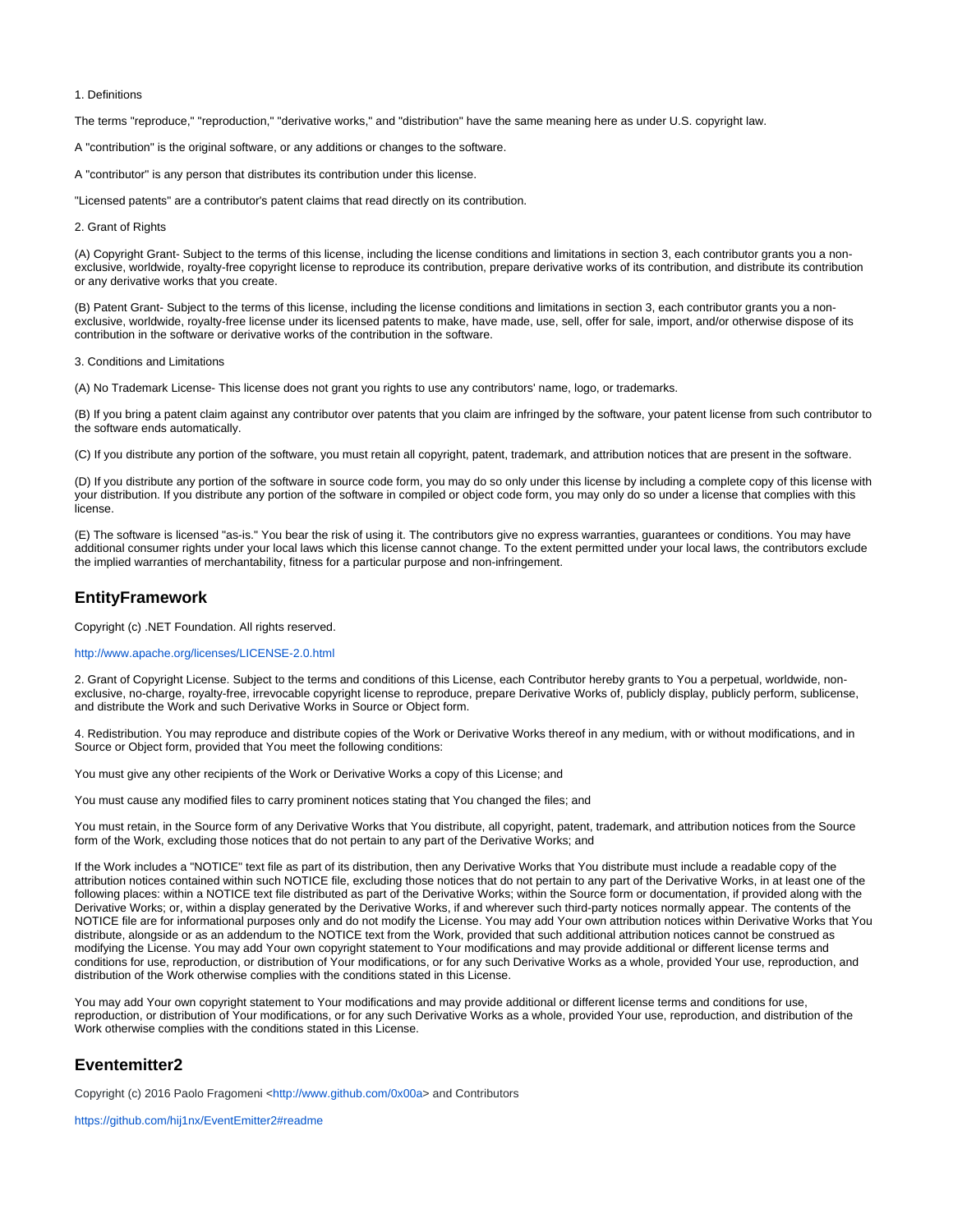Permission is hereby granted, free of charge, to any person obtaining a copy of this software and associated documentation files (the "Software"), to deal in the Software without restriction, including without limitation the rights to use, copy, modify, merge, publish, distribute, sublicense, and/or sell copies of the Software, and to permit persons to whom the Software is furnished to do so, subject to the following conditions:

The above copyright notice and this permission notice shall be included in all copies or substantial portions of the Software.

THE SOFTWARE IS PROVIDED "AS IS", WITHOUT WARRANTY OF ANY KIND, EXPRESS OR IMPLIED, INCLUDING BUT NOT LIMITED TO THE WARRANTIES OF MERCHANTABILITY, FITNESS FOR A PARTICULAR PURPOSE AND NONINFRINGEMENT. IN NO EVENT SHALL THE AUTHORS OR COPYRIGHT HOLDERS BE LIABLE FOR ANY CLAIM, DAMAGES OR OTHER LIABILITY, WHETHER IN AN ACTION OF CONTRACT, TORT OR OTHERWISE, ARISING FROM, OUT OF OR IN CONNECTION WITH THE SOFTWARE OR THE USE OR OTHER DEALINGS IN THE SOFTWARE.

## **Extend**

Copyright (c) 2014 Stefan Thomas

#### <https://github.com/justmoon/node-extend#readme>

Permission is hereby granted, free of charge, to any person obtaining a copy of this software and associated documentation files (the "Software"), to deal in the Software without restriction, including without limitation the rights to use, copy, modify, merge, publish, distribute, sublicense, and/or sell copies of the Software, and to permit persons to whom the Software is furnished to do so, subject to the following conditions:

The above copyright notice and this permission notice shall be included in all copies or substantial portions of the Software.

THE SOFTWARE IS PROVIDED "AS IS", WITHOUT WARRANTY OF ANY KIND, EXPRESS OR IMPLIED, INCLUDING BUT NOT LIMITED TO THE WARRANTIES OF MERCHANTABILITY, FITNESS FOR A PARTICULAR PURPOSE AND NONINFRINGEMENT. IN NO EVENT SHALL THE AUTHORS OR COPYRIGHT HOLDERS BE LIABLE FOR ANY CLAIM, DAMAGES OR OTHER LIABILITY, WHETHER IN AN ACTION OF CONTRACT, TORT OR OTHERWISE, ARISING FROM, OUT OF OR IN CONNECTION WITH THE SOFTWARE OR THE USE OR OTHER DEALINGS IN THE SOFTWARE.

### **Flux**

For Flux software.

Copyright (c) 2014-2015, Facebook, Inc. All rights reserved.

#### <https://github.com/facebook/flux/blob/master/LICENSE> All rights reserved.

Redistribution and use in source and binary forms, with or without modification, are permitted provided that the following conditions are met:

1. Redistributions of source code must retain the above copyright notice, this list of conditions and the following disclaimer.

2. Redistributions in binary form must reproduce the above copyright notice, this list of conditions and the following disclaimer in the documentation and/or other materials provided with the distribution.

3. Neither the name of the copyright holder nor the names of its contributors may be used to endorse or promote products derived from this software without specific prior written permission.

THIS SOFTWARE IS PROVIDED BY THE COPYRIGHT HOLDERS AND CONTRIBUTORS "AS IS" AND ANY EXPRESS OR IMPLIED WARRANTIES, INCLUDING, BUT NOT LIMITED TO, THE IMPLIED WARRANTIES OF MERCHANTABILITY AND FITNESS FOR A PARTICULAR PURPOSE ARE DISCLAIMED. IN NO EVENT SHALL THE COPYRIGHT HOLDER OR CONTRIBUTORS BE LIABLE FOR ANY DIRECT, INDIRECT, INCIDENTAL, SPECIAL, EXEMPLARY, OR CONSEQUENTIAL DAMAGES (INCLUDING, BUT NOT LIMITED TO, PROCUREMENT OF SUBSTITUTE GOODS OR SERVICES; LOSS OF USE, DATA, OR PROFITS; OR BUSINESS INTERRUPTION) HOWEVER CAUSED AND ON ANY THEORY OF LIABILITY, WHETHER IN CONTRACT, STRICT LIABILITY, OR TORT (INCLUDING NEGLIGENCE OR OTHERWISE) ARISING IN ANY WAY OUT OF THE USE OF THIS SOFTWARE, EVEN IF ADVISED OF THE POSSIBILITY OF SUCH DAMAGE.

# **Font awesome**

The MIT License

#### Font Awesome by Dave Gandy -<http://fontawesome.io>

Permission is hereby granted, free of charge, to any person obtaining a copy of this software and associated documentation files (the "Software"), to deal in the Software without restriction, including without limitation the rights to use, copy, modify, merge, publish, distribute, sublicense, and/or sell copies of the Software, and to permit persons to whom the Software is furnished to do so, subject to the following conditions:

The above copyright notice and this permission notice shall be included in all copies or substantial portions of the Software.

THE SOFTWARE IS PROVIDED "AS IS", WITHOUT WARRANTY OF ANY KIND, EXPRESS OR IMPLIED, INCLUDING BUT NOT LIMITED TO THE WARRANTIES OF MERCHANTABILITY, FITNESS FOR A PARTICULAR PURPOSE AND NONINFRINGEMENT. IN NO EVENT SHALL THE AUTHORS OR COPYRIGHT HOLDERS BE LIABLE FOR ANY CLAIM, DAMAGES OR OTHER LIABILITY, WHETHER IN AN ACTION OF CONTRACT, TORT OR OTHERWISE, ARISING FROM, OUT OF OR IN CONNECTION WITH THE SOFTWARE OR THE USE OR OTHER DEALINGS IN THE SOFTWARE.

# **Hammerjs**

<http://hammerjs.github.io/>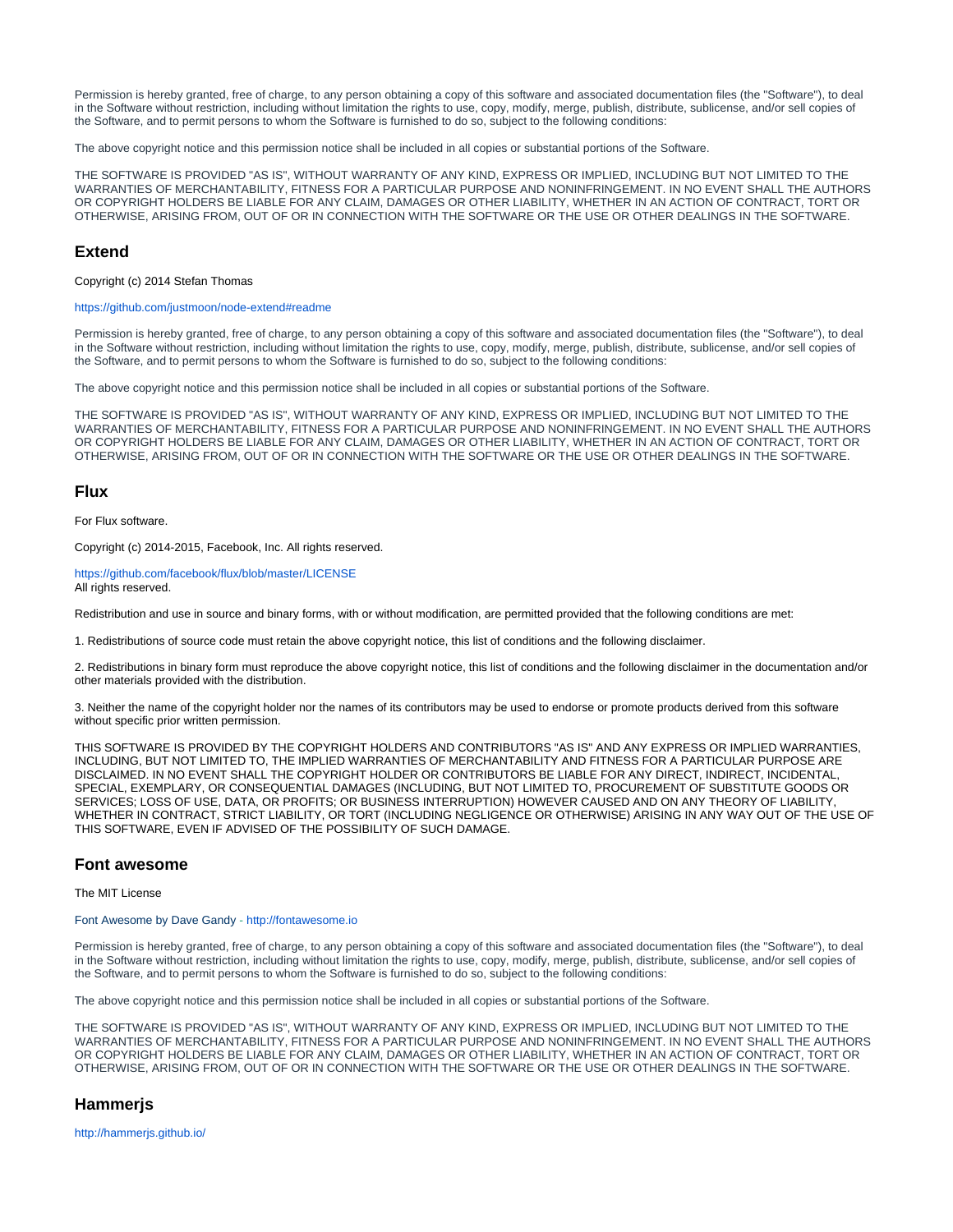The MIT License (MIT)

#### Copyright (C) 2011-2014 by Jorik Tangelder (Eight Media)

Permission is hereby granted, free of charge, to any person obtaining a copy of this software and associated documentation files (the "Software"), to deal in the Software without restriction, including without limitation the rights to use, copy, modify, merge, publish, distribute, sublicense, and/or sell copies of the Software, and to permit persons to whom the Software is furnished to do so, subject to the following conditions:

The above copyright notice and this permission notice shall be included in all copies or substantial portions of the Software.

THE SOFTWARE IS PROVIDED "AS IS", WITHOUT WARRANTY OF ANY KIND, EXPRESS OR IMPLIED, INCLUDING BUT NOT LIMITED TO THE WARRANTIES OF MERCHANTABILITY, FITNESS FOR A PARTICULAR PURPOSE AND NONINFRINGEMENT. IN NO EVENT SHALL THE AUTHORS OR COPYRIGHT HOLDERS BE LIABLE FOR ANY CLAIM, DAMAGES OR OTHER LIABILITY, WHETHER IN AN ACTION OF CONTRACT, TORT OR OTHERWISE, ARISING FROM, OUT OF OR IN CONNECTION WITH THE SOFTWARE OR THE USE OR OTHER DEALINGS IN THE SOFTWARE.

# **HTML5 Shiv**

The MIT License

Copyright (c) 2014 Alexander Farkas (aFarkas).

Permission is hereby granted, free of charge, to any person obtaining a copy of this software and associated documentation files (the "Software"), to deal in the Software without restriction, including without limitation the rights to use, copy, modify, merge, publish, distribute, sublicense, and/or sell copies of the Software, and to permit persons to whom the Software is furnished to do so, subject to the following conditions:

The above copyright notice and this permission notice shall be included in all copies or substantial portions of the Software.

THE SOFTWARE IS PROVIDED "AS IS", WITHOUT WARRANTY OF ANY KIND, EXPRESS OR IMPLIED, INCLUDING BUT NOT LIMITED TO THE WARRANTIES OF MERCHANTABILITY, FITNESS FOR A PARTICULAR PURPOSE AND NONINFRINGEMENT. IN NO EVENT SHALL THE AUTHORS OR COPYRIGHT HOLDERS BE LIABLE FOR ANY CLAIM, DAMAGES OR OTHER LIABILITY, WHETHER IN AN ACTION OF CONTRACT, TORT OR OTHERWISE, ARISING FROM, OUT OF OR IN CONNECTION WITH THE SOFTWARE OR THE USE OR OTHER DEALINGS IN THE SOFTWARE.

# **html-string-replace-webpack-plugin**

<https://github.com/erraX/html-string-replace-webpack-plugin#readme>

The ISC License

Permission to use, copy, modify, and/or distribute this software for any purpose with or without fee is hereby granted, provided that the above copyright notice and this permission notice appear in all copies.

THE SOFTWARE IS PROVIDED "AS IS" AND THE AUTHOR DISCLAIMS ALL WARRANTIES WITH REGARD TO THIS SOFTWARE INCLUDING ALL IMPLIED WARRANTIES OF MERCHANTABILITY AND FITNESS. IN NO EVENT SHALL THE AUTHOR BE LIABLE FOR ANY SPECIAL, DIRECT, INDIRECT, OR CONSEQUENTIAL DAMAGES OR ANY DAMAGES WHATSOEVER RESULTING FROM LOSS OF USE, DATA OR PROFITS, WHETHER IN AN ACTION OF CONTRACT, NEGLIGENCE OR OTHER TORTIOUS ACTION, ARISING OUT OF OR IN CONNECTION WITH THE USE OR PERFORMANCE OF THIS SOFTWARE.

# **html-webpack-plugin**

The MIT License (MIT)

#### Copyright (c) 2014 Charles Blaxland

Permission is hereby granted, free of charge, to any person obtaining a copy of this software and associated documentation files (the "Software"), to deal in the Software without restriction, including without limitation the rights to use, copy, modify, merge, publish, distribute, sublicense, and/or sell copies of the Software, and to permit persons to whom the Software is furnished to do so, subject to the following conditions:

The above copyright notice and this permission notice shall be included in all copies or substantial portions of the Software.

THE SOFTWARE IS PROVIDED "AS IS", WITHOUT WARRANTY OF ANY KIND, EXPRESS OR IMPLIED, INCLUDING BUT NOT LIMITED TO THE WARRANTIES OF MERCHANTABILITY, FITNESS FOR A PARTICULAR PURPOSE AND NONINFRINGEMENT. IN NO EVENT SHALL THE AUTHORS OR COPYRIGHT HOLDERS BE LIABLE FOR ANY CLAIM, DAMAGES OR OTHER LIABILITY, WHETHER IN AN ACTION OF CONTRACT, TORT OR OTHERWISE, ARISING FROM, OUT OF OR IN CONNECTION WITH THE SOFTWARE OR THE USE OR OTHER DEALINGS IN THE SOFTWARE.

### **Immutable**

For Immutable JS software

Copyright (c) 2014-2015, Facebook, Inc. All rights reserved.

<https://github.com/facebook/immutable-js/blob/master/LICENSE>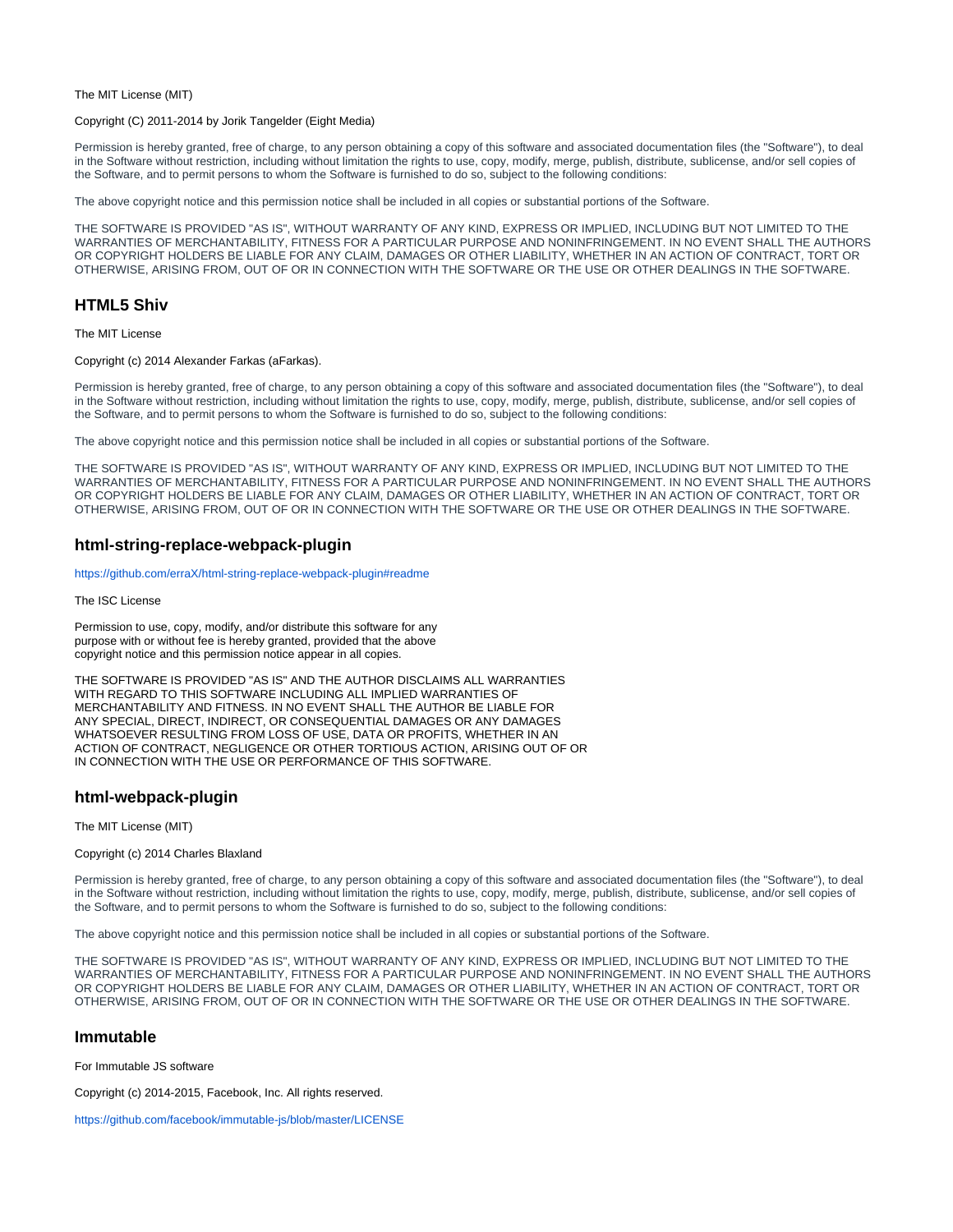Redistribution and use in source and binary forms, with or without modification, are permitted provided that the following conditions are met:

1. Redistributions of source code must retain the above copyright notice, this list of conditions and the following disclaimer.

2. Redistributions in binary form must reproduce the above copyright notice, this list of conditions and the following disclaimer in the documentation and/or other materials provided with the distribution.

3. Neither the name of the copyright holder nor the names of its contributors may be used to endorse or promote products derived from this software without specific prior written permission.

THIS SOFTWARE IS PROVIDED BY THE COPYRIGHT HOLDERS AND CONTRIBUTORS "AS IS" AND ANY EXPRESS OR IMPLIED WARRANTIES, INCLUDING, BUT NOT LIMITED TO, THE IMPLIED WARRANTIES OF MERCHANTABILITY AND FITNESS FOR A PARTICULAR PURPOSE ARE DISCLAIMED. IN NO EVENT SHALL THE COPYRIGHT HOLDER OR CONTRIBUTORS BE LIABLE FOR ANY DIRECT, INDIRECT, INCIDENTAL, SPECIAL, EXEMPLARY, OR CONSEQUENTIAL DAMAGES (INCLUDING, BUT NOT LIMITED TO, PROCUREMENT OF SUBSTITUTE GOODS OR SERVICES; LOSS OF USE, DATA, OR PROFITS; OR BUSINESS INTERRUPTION) HOWEVER CAUSED AND ON ANY THEORY OF LIABILITY, WHETHER IN CONTRACT, STRICT LIABILITY, OR TORT (INCLUDING NEGLIGENCE OR OTHERWISE) ARISING IN ANY WAY OUT OF THE USE OF THIS SOFTWARE, EVEN IF ADVISED OF THE POSSIBILITY OF SUCH DAMAGE.

# **jQuery**

Copyright 2014 jQuery Foundation and other contributors.

# <http://jquery.com/>

Permission is hereby granted, free of charge, to any person obtaining a copy of this software and associated documentation files (the "Software"), to deal in the Software without restriction, including without limitation the rights to use, copy, modify, merge, publish, distribute, sublicense, and/or sell copies of the Software, and to permit persons to whom the Software is furnished to do so, subject to the following conditions:

The above copyright notice and this permission notice shall be included in all copies or substantial portions of the Software.

THE SOFTWARE IS PROVIDED "AS IS", WITHOUT WARRANTY OF ANY KIND, EXPRESS OR IMPLIED, INCLUDING BUT NOT LIMITED TO THE WARRANTIES OF MERCHANTABILITY, FITNESS FOR A PARTICULAR PURPOSE AND NONINFRINGEMENT. IN NO EVENT SHALL THE AUTHORS OR COPYRIGHT HOLDERS BE LIABLE FOR ANY CLAIM, DAMAGES OR OTHER LIABILITY, WHETHER IN AN ACTION OF CONTRACT, TORT OR OTHERWISE, ARISING FROM, OUT OF OR IN CONNECTION WITH THE SOFTWARE OR THE USE OR OTHER DEALINGS IN THE SOFTWARE.

### **JsonCPP**

The JsonCpp library's source code, including accompanying documentation, tests and demonstration applications, are licensed under the following conditions...

The author (Baptiste Lepilleur) explicitly disclaims copyright in all jurisdictions which recognize such a disclaimer. In such jurisdictions, this software is released into the Public Domain.

In jurisdictions which do not recognize Public Domain property (e.g. Germany as of 2010), this software is Copyright (c) 2007-2010 by Baptiste Lepilleur, and is

released under the terms of the MIT License (see below).

In jurisdictions which recognize Public Domain property, the user of this software may choose to accept it either as 1) Public Domain, 2) under the conditions of the MIT License (see below), or 3) under the terms of dual Public Domain/MIT License conditions described here, as they choose.

The MIT License is about as close to Public Domain as a license can get, and is described in clear, concise terms at:

[http://en.wikipedia.org/wiki/MIT\\_License](http://en.wikipedia.org/wiki/MIT_License)

The full text of the MIT License follows:

========================================================================

Copyright (c) 2007-2010 Baptiste Lepilleur

Permission is hereby granted, free of charge, to any person obtaining a copy of this software and associated documentation files (the "Software"), to deal in the Software without restriction, including without limitation the rights to use, copy, modify, merge, publish, distribute, sublicense, and/or sell copies of the Software, and to permit persons to whom the Software is furnished to do so, subject to the following conditions:

The above copyright notice and this permission notice shall be included in all copies or substantial portions of the Software.

THE SOFTWARE IS PROVIDED "AS IS", WITHOUT WARRANTY OF ANY KIND, EXPRESS OR IMPLIED, INCLUDING BUT NOT LIMITED TO THE WARRANTIES OF MERCHANTABILITY, FITNESS FOR A PARTICULAR PURPOSE AND NONINFRINGEMENT. IN NO EVENT SHALL THE AUTHORS OR COPYRIGHT HOLDERS BE LIABLE FOR ANY CLAIM, DAMAGES OR OTHER LIABILITY, WHETHER IN AN ACTION OF CONTRACT, TORT OR OTHERWISE, ARISING FROM, OUT OF OR IN CONNECTION WITH THE SOFTWARE OR THE USE OR OTHER DEALINGS IN THE SOFTWARE.

### **Keymirror**

<https://github.com/STRML/keyMirror>

<http://www.apache.org/licenses/LICENSE-2.0.html>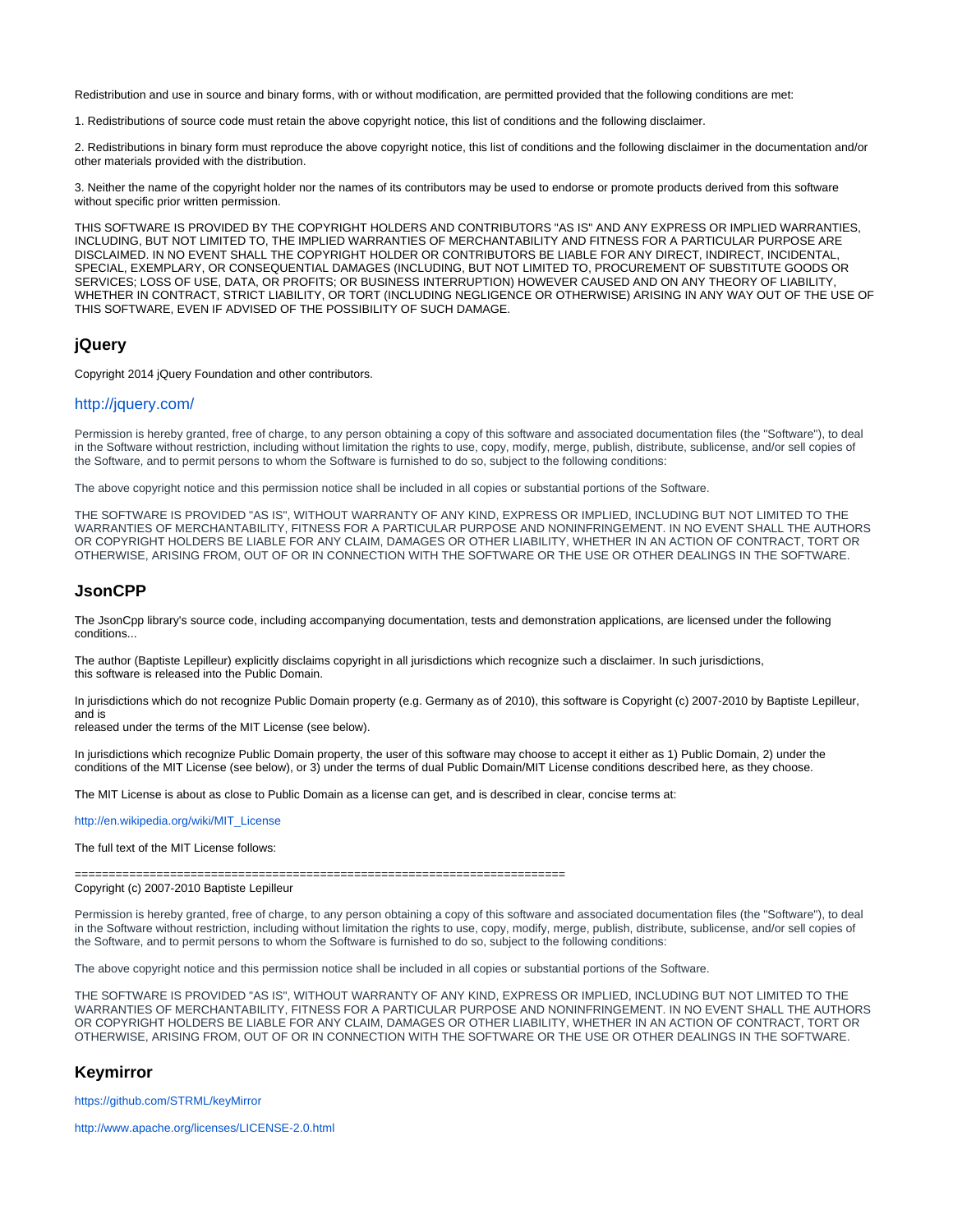2. Grant of Copyright License. Subject to the terms and conditions of this License, each Contributor hereby grants to You a perpetual, worldwide, nonexclusive, no-charge, royalty-free, irrevocable copyright license to reproduce, prepare Derivative Works of, publicly display, publicly perform, sublicense, and distribute the Work and such Derivative Works in Source or Object form.

4. Redistribution. You may reproduce and distribute copies of the Work or Derivative Works thereof in any medium, with or without modifications, and in Source or Object form, provided that You meet the following conditions:

You must give any other recipients of the Work or Derivative Works a copy of this License; and

You must cause any modified files to carry prominent notices stating that You changed the files; and

You must retain, in the Source form of any Derivative Works that You distribute, all copyright, patent, trademark, and attribution notices from the Source form of the Work, excluding those notices that do not pertain to any part of the Derivative Works; and

If the Work includes a "NOTICE" text file as part of its distribution, then any Derivative Works that You distribute must include a readable copy of the attribution notices contained within such NOTICE file, excluding those notices that do not pertain to any part of the Derivative Works, in at least one of the following places: within a NOTICE text file distributed as part of the Derivative Works; within the Source form or documentation, if provided along with the Derivative Works; or, within a display generated by the Derivative Works, if and wherever such third-party notices normally appear. The contents of the NOTICE file are for informational purposes only and do not modify the License. You may add Your own attribution notices within Derivative Works that You distribute, alongside or as an addendum to the NOTICE text from the Work, provided that such additional attribution notices cannot be construed as modifying the License. You may add Your own copyright statement to Your modifications and may provide additional or different license terms and conditions for use, reproduction, or distribution of Your modifications, or for any such Derivative Works as a whole, provided Your use, reproduction, and distribution of the Work otherwise complies with the conditions stated in this License.

You may add Your own copyright statement to Your modifications and may provide additional or different license terms and conditions for use, reproduction, or distribution of Your modifications, or for any such Derivative Works as a whole, provided Your use, reproduction, and distribution of the Work otherwise complies with the conditions stated in this License.

# **Log4CPlus**

Copyright 1999-2009 contributors to log4cplus project

#### <http://www.apache.org/licenses/LICENSE-2.0.html>

2. Grant of Copyright License. Subject to the terms and conditions of this License, each Contributor hereby grants to You a perpetual, worldwide, nonexclusive, no-charge, royalty-free, irrevocable copyright license to reproduce, prepare Derivative Works of, publicly display, publicly perform, sublicense, and distribute the Work and such Derivative Works in Source or Object form.

4. Redistribution. You may reproduce and distribute copies of the Work or Derivative Works thereof in any medium, with or without modifications, and in Source or Object form, provided that You meet the following conditions:

You must give any other recipients of the Work or Derivative Works a copy of this License; and

You must cause any modified files to carry prominent notices stating that You changed the files; and

You must retain, in the Source form of any Derivative Works that You distribute, all copyright, patent, trademark, and attribution notices from the Source form of the Work, excluding those notices that do not pertain to any part of the Derivative Works; and

If the Work includes a "NOTICE" text file as part of its distribution, then any Derivative Works that You distribute must include a readable copy of the attribution notices contained within such NOTICE file, excluding those notices that do not pertain to any part of the Derivative Works, in at least one of the following places: within a NOTICE text file distributed as part of the Derivative Works; within the Source form or documentation, if provided along with the Derivative Works; or, within a display generated by the Derivative Works, if and wherever such third-party notices normally appear. The contents of the NOTICE file are for informational purposes only and do not modify the License. You may add Your own attribution notices within Derivative Works that You distribute, alongside or as an addendum to the NOTICE text from the Work, provided that such additional attribution notices cannot be construed as modifying the License. You may add Your own copyright statement to Your modifications and may provide additional or different license terms and conditions for use, reproduction, or distribution of Your modifications, or for any such Derivative Works as a whole, provided Your use, reproduction, and distribution of the Work otherwise complies with the conditions stated in this License.

You may add Your own copyright statement to Your modifications and may provide additional or different license terms and conditions for use, reproduction, or distribution of Your modifications, or for any such Derivative Works as a whole, provided Your use, reproduction, and distribution of the Work otherwise complies with the conditions stated in this License.

# **Log4Net**

Apache License Version 2.0, January 2004.

### <http://www.apache.org/licenses/LICENSE-2.0.html>

2. Grant of Copyright License. Subject to the terms and conditions of this License, each Contributor hereby grants to You a perpetual, worldwide, nonexclusive, no-charge, royalty-free, irrevocable copyright license to reproduce, prepare Derivative Works of, publicly display, publicly perform, sublicense, and distribute the Work and such Derivative Works in Source or Object form.

4. Redistribution. You may reproduce and distribute copies of the Work or Derivative Works thereof in any medium, with or without modifications, and in Source or Object form, provided that You meet the following conditions:

You must give any other recipients of the Work or Derivative Works a copy of this License; and

You must cause any modified files to carry prominent notices stating that You changed the files; and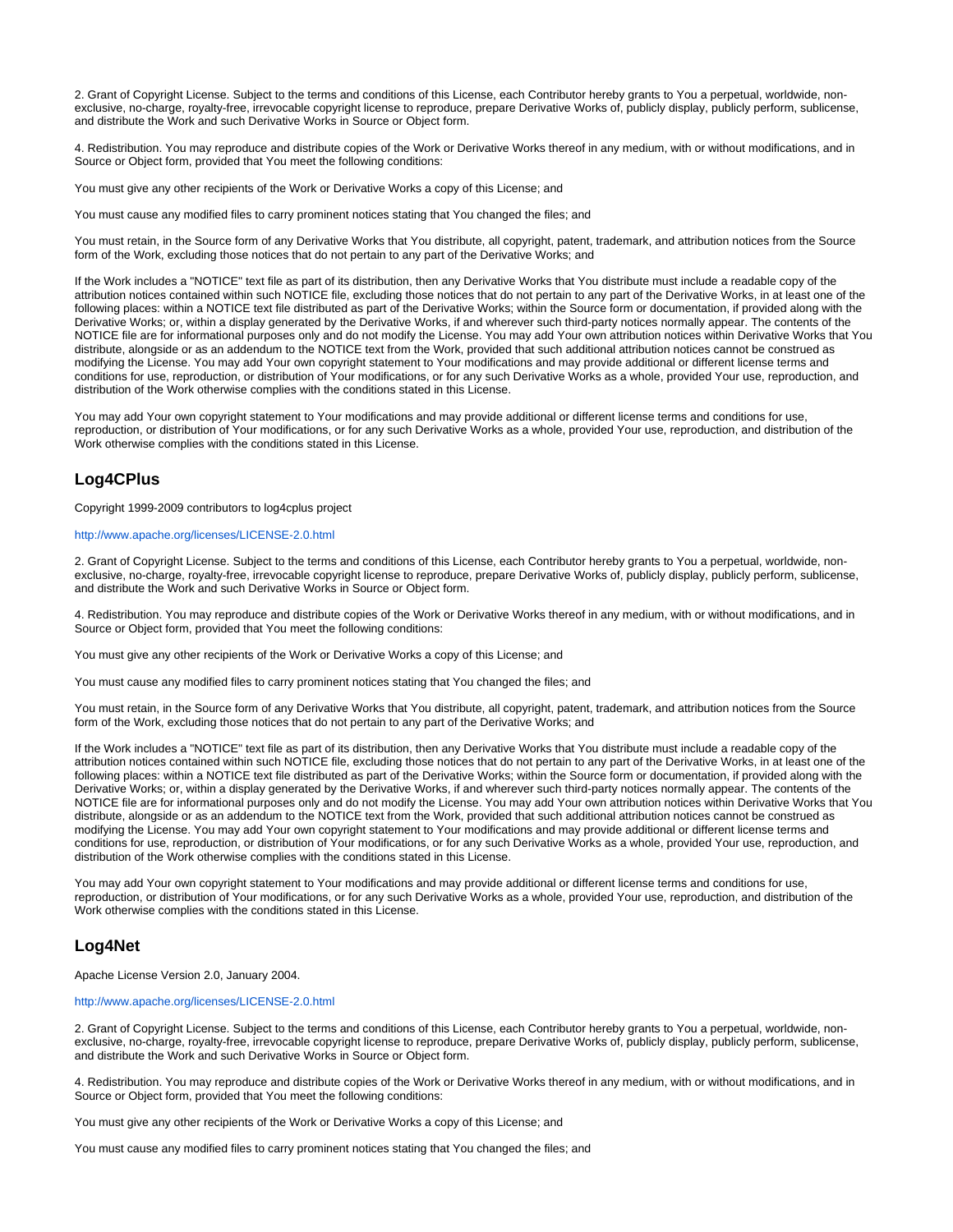You must retain, in the Source form of any Derivative Works that You distribute, all copyright, patent, trademark, and attribution notices from the Source form of the Work, excluding those notices that do not pertain to any part of the Derivative Works; and

If the Work includes a "NOTICE" text file as part of its distribution, then any Derivative Works that You distribute must include a readable copy of the attribution notices contained within such NOTICE file, excluding those notices that do not pertain to any part of the Derivative Works, in at least one of the following places: within a NOTICE text file distributed as part of the Derivative Works; within the Source form or documentation, if provided along with the Derivative Works; or, within a display generated by the Derivative Works, if and wherever such third-party notices normally appear. The contents of the NOTICE file are for informational purposes only and do not modify the License. You may add Your own attribution notices within Derivative Works that You distribute, alongside or as an addendum to the NOTICE text from the Work, provided that such additional attribution notices cannot be construed as modifying the License. You may add Your own copyright statement to Your modifications and may provide additional or different license terms and conditions for use, reproduction, or distribution of Your modifications, or for any such Derivative Works as a whole, provided Your use, reproduction, and distribution of the Work otherwise complies with the conditions stated in this License.

You may add Your own copyright statement to Your modifications and may provide additional or different license terms and conditions for use, reproduction, or distribution of Your modifications, or for any such Derivative Works as a whole, provided Your use, reproduction, and distribution of the Work otherwise complies with the conditions stated in this License.

### **Modernizr**

#### <http://modernizr.com/license/>

#### Copyright (c) 2009-2014

Permission is hereby granted, free of charge, to any person obtaining a copy of this software and associated documentation files (the "Software"), to deal in the Software without restriction, including without limitation the rights to use, copy, modify, merge, publish, distribute, sublicense, and/or sell copies of the Software, and to permit persons to whom the Software is furnished to do so, subject to the following conditions:

The above copyright notice and this permission notice shall be included in all copies or substantial portions of the Software.

THE SOFTWARE IS PROVIDED "AS IS", WITHOUT WARRANTY OF ANY KIND, EXPRESS OR IMPLIED, INCLUDING BUT NOT LIMITED TO THE WARRANTIES OF MERCHANTABILITY, FITNESS FOR A PARTICULAR PURPOSE AND NONINFRINGEMENT. IN NO EVENT SHALL THE AUTHORS OR COPYRIGHT HOLDERS BE LIABLE FOR ANY CLAIM, DAMAGES OR OTHER LIABILITY, WHETHER IN AN ACTION OF CONTRACT, TORT OR OTHERWISE, ARISING FROM, OUT OF OR IN CONNECTION WITH THE SOFTWARE OR THE USE OR OTHER DEALINGS IN THE SOFTWARE.

# **Moment.js**

<https://github.com/moment/moment/blob/develop/LICENSE>

Copyright (c) 2011-2016 Tim Wood, Iskren Chernev, Moment.js contributors

Permission is hereby granted, free of charge, to any person obtaining a copy of this software and associated documentation files (the "Software"), to deal in the Software without restriction, including without limitation the rights to use, copy, modify, merge, publish, distribute, sublicense, and/or sell copies of the Software, and to permit persons to whom the Software is furnished to do so, subject to the following conditions:

The above copyright notice and this permission notice shall be included in all copies or substantial portions of the Software.

THE SOFTWARE IS PROVIDED "AS IS", WITHOUT WARRANTY OF ANY KIND, EXPRESS OR IMPLIED, INCLUDING BUT NOT LIMITED TO THE WARRANTIES OF MERCHANTABILITY, FITNESS FOR A PARTICULAR PURPOSE AND NONINFRINGEMENT. IN NO EVENT SHALL THE AUTHORS OR COPYRIGHT HOLDERS BE LIABLE FOR ANY CLAIM, DAMAGES OR OTHER LIABILITY, WHETHER IN AN ACTION OF CONTRACT, TORT OR OTHERWISE, ARISING FROM, OUT OF OR IN CONNECTION WITH THE SOFTWARE OR THE USE OR OTHER DEALINGS IN THE SOFTWARE.

### **Moment-duration-format**

<https://github.com/jsmreese/moment-duration-format>

Copyright (c) 2013 John Madhavan-Reese

Permission is hereby granted, free of charge, to any person obtaining a copy of this software and associated documentation files (the "Software"), to deal in the Software without restriction, including without limitation the rights to use, copy, modify, merge, publish, distribute, sublicense, and/or sell copies of the Software, and to permit persons to whom the Software is furnished to do so, subject to the following conditions:

The above copyright notice and this permission notice shall be included in all copies or substantial portions of the Software.

THE SOFTWARE IS PROVIDED "AS IS", WITHOUT WARRANTY OF ANY KIND, EXPRESS OR IMPLIED, INCLUDING BUT NOT LIMITED TO THE WARRANTIES OF MERCHANTABILITY, FITNESS FOR A PARTICULAR PURPOSE AND NONINFRINGEMENT. IN NO EVENT SHALL THE AUTHORS OR COPYRIGHT HOLDERS BE LIABLE FOR ANY CLAIM, DAMAGES OR OTHER LIABILITY, WHETHER IN AN ACTION OF CONTRACT, TORT OR OTHERWISE, ARISING FROM, OUT OF OR IN CONNECTION WITH THE SOFTWARE OR THE USE OR OTHER DEALINGS IN THE SOFTWARE.

# **ms-signalr-client**

<http://www.apache.org/licenses/LICENSE-2.0.html>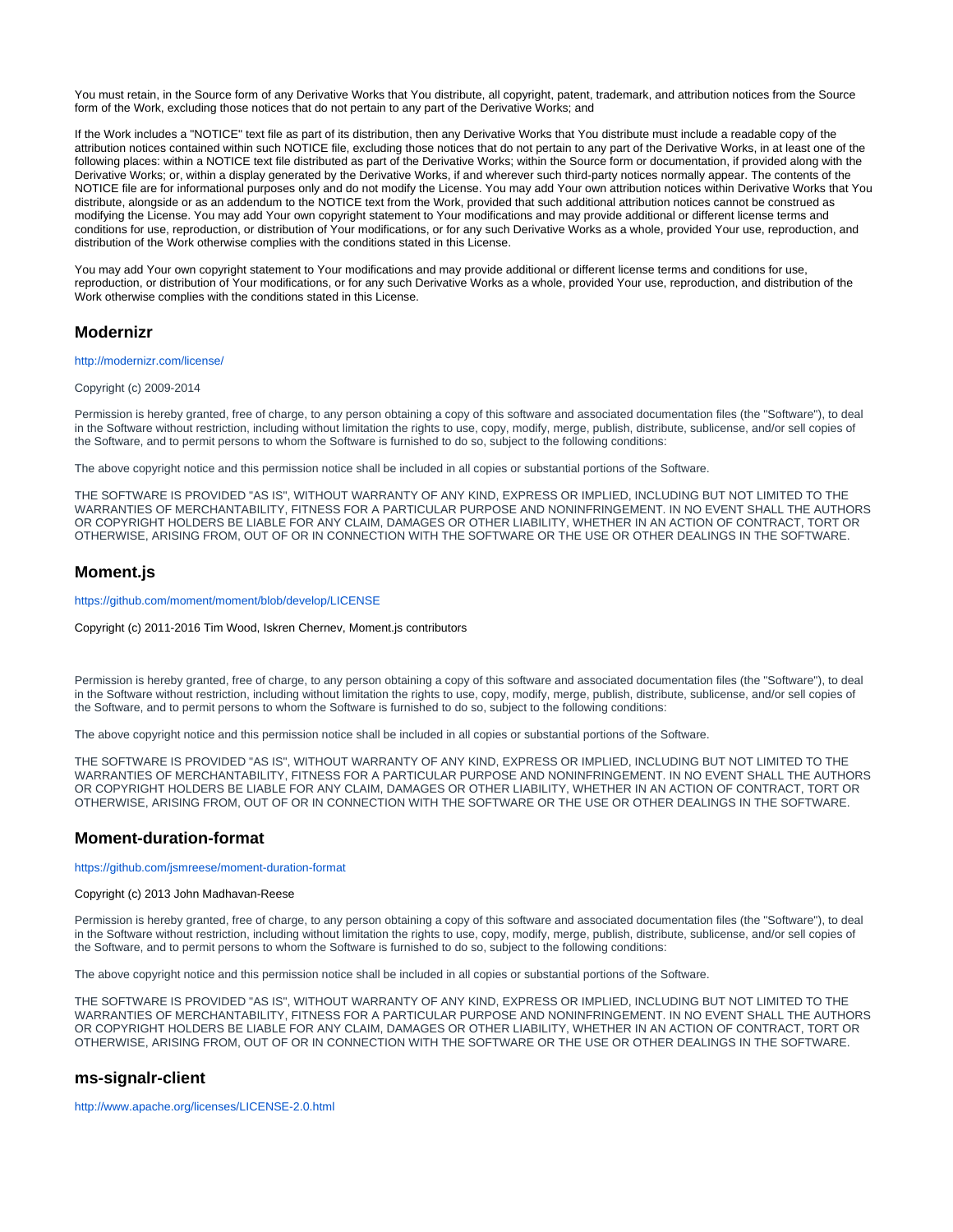2. Grant of Copyright License. Subject to the terms and conditions of this License, each Contributor hereby grants to You a perpetual, worldwide, nonexclusive, no-charge, royalty-free, irrevocable copyright license to reproduce, prepare Derivative Works of, publicly display, publicly perform, sublicense, and distribute the Work and such Derivative Works in Source or Object form.

4. Redistribution. You may reproduce and distribute copies of the Work or Derivative Works thereof in any medium, with or without modifications, and in Source or Object form, provided that You meet the following conditions:

You must give any other recipients of the Work or Derivative Works a copy of this License; and

You must cause any modified files to carry prominent notices stating that You changed the files; and

You must retain, in the Source form of any Derivative Works that You distribute, all copyright, patent, trademark, and attribution notices from the Source form of the Work, excluding those notices that do not pertain to any part of the Derivative Works; and

If the Work includes a "NOTICE" text file as part of its distribution, then any Derivative Works that You distribute must include a readable copy of the attribution notices contained within such NOTICE file, excluding those notices that do not pertain to any part of the Derivative Works, in at least one of the following places: within a NOTICE text file distributed as part of the Derivative Works; within the Source form or documentation, if provided along with the Derivative Works; or, within a display generated by the Derivative Works, if and wherever such third-party notices normally appear. The contents of the NOTICE file are for informational purposes only and do not modify the License. You may add Your own attribution notices within Derivative Works that You distribute, alongside or as an addendum to the NOTICE text from the Work, provided that such additional attribution notices cannot be construed as modifying the License. You may add Your own copyright statement to Your modifications and may provide additional or different license terms and conditions for use, reproduction, or distribution of Your modifications, or for any such Derivative Works as a whole, provided Your use, reproduction, and distribution of the Work otherwise complies with the conditions stated in this License.

You may add Your own copyright statement to Your modifications and may provide additional or different license terms and conditions for use, reproduction, or distribution of Your modifications, or for any such Derivative Works as a whole, provided Your use, reproduction, and distribution of the Work otherwise complies with the conditions stated in this License.

# **Newtonsoft.JSON**

<https://github.com/JamesNK/Newtonsoft.Json/blob/master/LICENSE.md>

#### Copyright (c) 2007 James Newton-King

Permission is hereby granted, free of charge, to any person obtaining a copy of this software and associated documentation files (the "Software"), to deal in the Software without restriction, including without limitation the rights to use, copy, modify, merge, publish, distribute, sublicense, and/or sell copies of the Software, and to permit persons to whom the Software is furnished to do so, subject to the following conditions:

The above copyright notice and this permission notice shall be included in all copies or substantial portions of the Software.

THE SOFTWARE IS PROVIDED "AS IS", WITHOUT WARRANTY OF ANY KIND, EXPRESS OR IMPLIED, INCLUDING BUT NOT LIMITED TO THE WARRANTIES OF MERCHANTABILITY, FITNESS FOR A PARTICULAR PURPOSE AND NONINFRINGEMENT. IN NO EVENT SHALL THE AUTHORS OR COPYRIGHT HOLDERS BE LIABLE FOR ANY CLAIM, DAMAGES OR OTHER LIABILITY, WHETHER IN AN ACTION OF CONTRACT, TORT OR OTHERWISE, ARISING FROM, OUT OF OR IN CONNECTION WITH THE SOFTWARE OR THE USE OR OTHER DEALINGS IN THE SOFTWARE.

# **Object-assign**

<https://github.com/sindresorhus/object-assign#readme>

The MIT License (MIT)

#### Copyright (c) Sindre Sorhus <sindresorhus@[gmail.com>](http://gmail.com) ([sindresorhus.com\)](http://sindresorhus.com)

Permission is hereby granted, free of charge, to any person obtaining a copy of this software and associated documentation files (the "Software"), to deal in the Software without restriction, including without limitation the rights to use, copy, modify, merge, publish, distribute, sublicense, and/or sell copies of the Software, and to permit persons to whom the Software is furnished to do so, subject to the following conditions:

The above copyright notice and this permission notice shall be included in all copies or substantial portions of the Software.

THE SOFTWARE IS PROVIDED "AS IS", WITHOUT WARRANTY OF ANY KIND, EXPRESS OR IMPLIED, INCLUDING BUT NOT LIMITED TO THE WARRANTIES OF MERCHANTABILITY, FITNESS FOR A PARTICULAR PURPOSE AND NONINFRINGEMENT. IN NO EVENT SHALL THE AUTHORS OR COPYRIGHT HOLDERS BE LIABLE FOR ANY CLAIM, DAMAGES OR OTHER LIABILITY, WHETHER IN AN ACTION OF CONTRACT, TORT OR OTHERWISE, ARISING FROM, OUT OF OR IN CONNECTION WITH THE SOFTWARE OR THE USE OR OTHER DEALINGS IN THE SOFTWARE.

# **OpenSSL**

The OpenSSL toolkit stays under a double license, i.e. both the conditions of the OpenSSL License and the original SSLeay license apply to the toolkit. See below for the actual license texts.

OpenSSL License

---------------

Copyright (c) 1998-2019 The OpenSSL Project. All rights reserved.

Redistribution and use in source and binary forms, with or without modification, are permitted provided that the following conditions are met: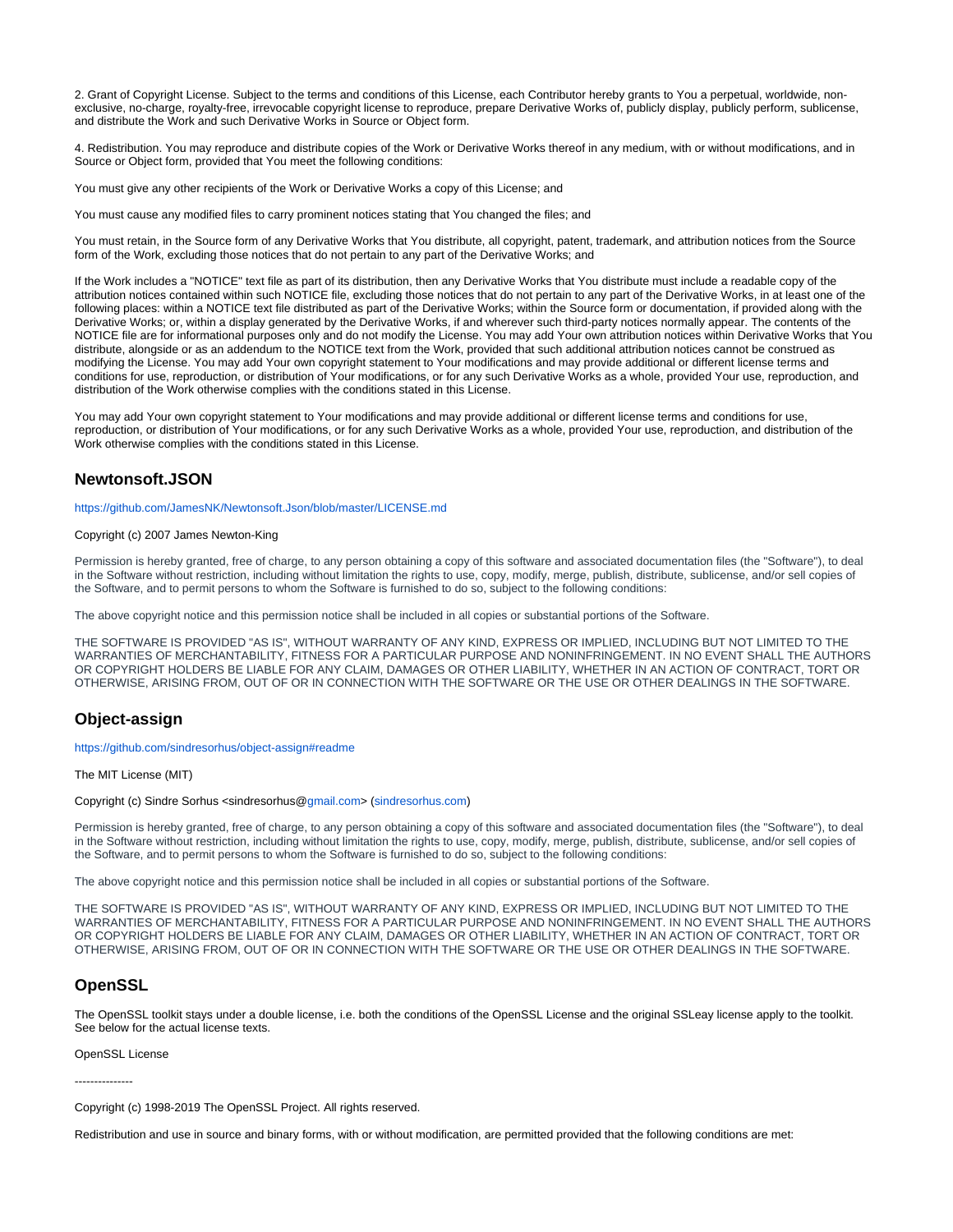- 1. Redistributions of source code must retain the above copyright notice, this list of conditions and the following disclaimer.
- 2. Redistributions in binary form must reproduce the above copyright notice, this list of conditions and the following disclaimer in the documentation and/or other materials provided with the distribution.
- 3. All advertising materials mentioning features or use of this software must display the following acknowledgment: "This product includes software developed by the OpenSSL Project for use in the OpenSSL Toolkit. [\(http://www.openssl.org/](http://www.openssl.org/))"
- 4. The names "OpenSSL Toolkit" and "OpenSSL Project" must not be used to endorse or promote products derived from this software without prior written permission. For written permission, please contact [openssl-core@openssl.org](mailto:openssl-core@openssl.org).
- 5. Products derived from this software may not be called "OpenSSL" nor may "OpenSSL" appear in their names without prior written permission of the OpenSSL Project.
- 6. Redistributions of any form whatsoever must retain the following acknowledgment: "This product includes software developed by the OpenSSL Project for use in the OpenSSL Toolkit [\(http://www.openssl.org/](http://www.openssl.org/))"

Redistribution and use in source and binary forms, with or without modification, are permitted provided that the following conditions are met:

1. Redistributions of source code must retain the above copyright notice, this list of conditions and the following disclaimer.

2. Redistributions in binary form must reproduce the above copyright notice, this list of conditions and the following disclaimer in the documentation and/or other materials provided with the distribution.

THIS SOFTWARE IS PROVIDED BY THE COPYRIGHT HOLDERS AND CONTRIBUTORS "AS IS" AND ANY EXPRESS OR IMPLIED WARRANTIES, INCLUDING, BUT NOT LIMITED TO, THE IMPLIED WARRANTIES OF MERCHANTABILITY AND FITNESS FOR A PARTICULAR PURPOSE ARE DISCLAIMED. IN NO EVENT SHALL THE COPYRIGHT HOLDER OR CONTRIBUTORS BE LIABLE FOR ANY DIRECT, INDIRECT, INCIDENTAL, SPECIAL, EXEMPLARY, OR CONSEQUENTIAL DAMAGES (INCLUDING, BUT NOT LIMITED TO, PROCUREMENT OF SUBSTITUTE GOODS OR SERVICES; LOSS OF USE, DATA, OR PROFITS; OR BUSINESS INTERRUPTION) HOWEVER CAUSED AND ON ANY THEORY OF LIABILITY, WHETHER IN CONTRACT, STRICT LIABILITY, OR TORT (INCLUDING NEGLIGENCE OR OTHERWISE) ARISING IN ANY WAY OUT OF THE USE OF THIS SOFTWARE, EVEN IF ADVISED OF THE POSSIBILITY OF SUCH DAMAGE.

This product includes cryptographic software written by Eric Young ([eay@cryptsoft.com\)](mailto:eay@cryptsoft.com). This product includes software written by Tim Hudson [\(tjh@cryptsoft.com\)](mailto:tjh@cryptsoft.com).

Original SSLeay License

-----------------------

Copyright (C) 1995-1998 Eric Young ([eay@cryptsoft.com](mailto:eay@cryptsoft.com)) All rights reserved.

This package is an SSL implementation written by Eric Young [\(eay@cryptsoft.com\)](mailto:eay@cryptsoft.com). The implementation was written so as to conform with Netscapes SSL.

This library is free for commercial and non-commercial use as long as the following conditions are aheared to. The following conditions apply to all code found in this distribution, be it the RC4, RSA, lhash, DES, etc., code; not just the SSL code. The SSL documentation included with this distribution is covered by the same copyright terms except that the holder is Tim Hudson ([tjh@cryptsoft.com\)](mailto:tjh@cryptsoft.com).

Copyright remains Eric Young's, and as such any Copyright notices in the code are not to be removed. If this package is used in a product, Eric Young should be given attribution as the author of the parts of the library used. This can be in the form of a textual message at program startup or in documentation (online or textual) provided with the package.

Redistribution and use in source and binary forms, with or without modification, are permitted provided that the following conditions are met:

- 1. Redistributions of source code must retain the copyright notice, this list of conditions and the following disclaimer.
- 2. Redistributions in binary form must reproduce the above copyright notice, this list of conditions and the following disclaimer in the documentation and/or other materials provided with the distribution.
- 3. All advertising materials mentioning features or use of this software must display the following acknowledgement: "This product includes cryptographic software written by Eric Young ( $e$ ay $@$ Cryptsoft.com)"
- The word 'cryptographic' can be left out if the routines from the library being used are not cryptographic related :-).
- 4. If you include any Windows specific code (or a derivative thereof) from the apps directory (application code) you must include an acknowledgement:

"This product includes software written by Tim Hudson ( $\mathop{\mathsf{tih}}\nolimits@$  Cryptsoft.com )"

THIS SOFTWARE IS PROVIDED BY ERIC YOUNG ``AS IS'' AND ANY EXPRESS OR IMPLIED WARRANTIES, INCLUDING, BUT NOT LIMITED TO, THE

IMPLIED WARRANTIES OF MERCHANTABILITY AND FITNESS FOR A PARTICULAR PURPOSE ARE DISCLAIMED. IN NO EVENT SHALL THE AUTHOR OR CONTRIBUTORS BE LIABLE FOR ANY DIRECT, INDIRECT, INCIDENTAL, SPECIAL, EXEMPLARY, OR CONSEQUENTIAL DAMAGES (INCLUDING, BUT NOT LIMITED TO, PROCUREMENT OF SUBSTITUTE GOODS OR SERVICES; LOSS OF USE, DATA, OR PROFITS; OR BUSINESS INTERRUPTION) HOWEVER CAUSED AND ON ANY THEORY OF LIABILITY, WHETHER IN CONTRACT, STRICT LIABILITY, OR TORT (INCLUDING NEGLIGENCE OR OTHERWISE) ARISING IN ANY WAY OUT OF THE USE OF THIS SOFTWARE, EVEN IF ADVISED OF THE POSSIBILITY OF SUCH DAMAGE.

The licence and distribution terms for any publically available version or derivative of this code cannot be changed. i.e. this code cannot simply be copied and put under another distribution licence [including the GNU Public Licence.]

# **Owin**

<https://github.com/owin-contrib/owin-hosting/blob/master/LICENSE.txt>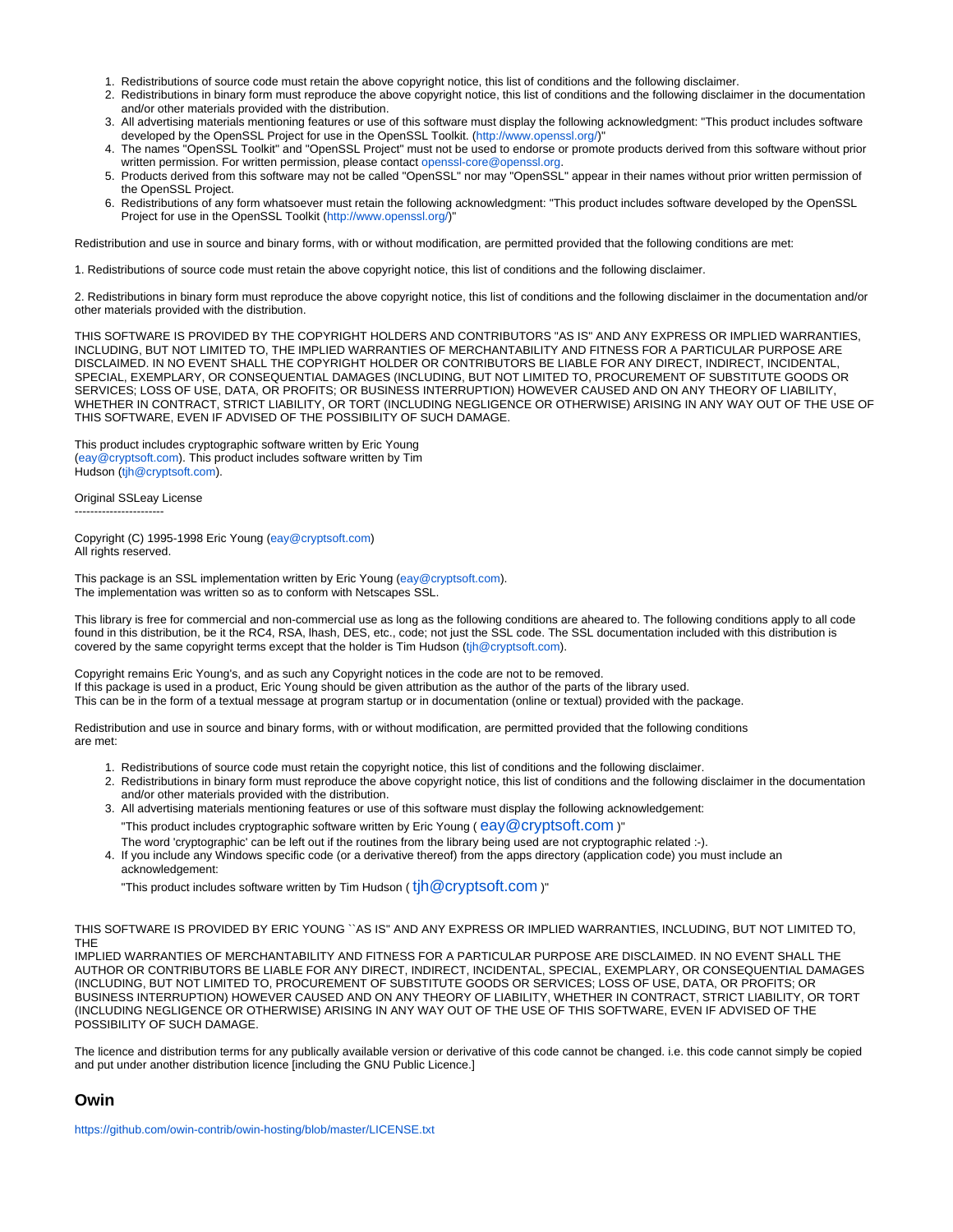#### OWIN hosting components Copyright 2012 Louis DeJardin Copyright 2012 Chris Ross

#### <http://www.apache.org/licenses/LICENSE-2.0.html>

2. Grant of Copyright License. Subject to the terms and conditions of this License, each Contributor hereby grants to You a perpetual, worldwide, nonexclusive, no-charge, royalty-free, irrevocable copyright license to reproduce, prepare Derivative Works of, publicly display, publicly perform, sublicense, and distribute the Work and such Derivative Works in Source or Object form.

4. Redistribution. You may reproduce and distribute copies of the Work or Derivative Works thereof in any medium, with or without modifications, and in Source or Object form, provided that You meet the following conditions:

You must give any other recipients of the Work or Derivative Works a copy of this License; and

You must cause any modified files to carry prominent notices stating that You changed the files; and

You must retain, in the Source form of any Derivative Works that You distribute, all copyright, patent, trademark, and attribution notices from the Source form of the Work, excluding those notices that do not pertain to any part of the Derivative Works; and

If the Work includes a "NOTICE" text file as part of its distribution, then any Derivative Works that You distribute must include a readable copy of the attribution notices contained within such NOTICE file, excluding those notices that do not pertain to any part of the Derivative Works, in at least one of the following places: within a NOTICE text file distributed as part of the Derivative Works; within the Source form or documentation, if provided along with the Derivative Works; or, within a display generated by the Derivative Works, if and wherever such third-party notices normally appear. The contents of the NOTICE file are for informational purposes only and do not modify the License. You may add Your own attribution notices within Derivative Works that You distribute, alongside or as an addendum to the NOTICE text from the Work, provided that such additional attribution notices cannot be construed as modifying the License. You may add Your own copyright statement to Your modifications and may provide additional or different license terms and conditions for use, reproduction, or distribution of Your modifications, or for any such Derivative Works as a whole, provided Your use, reproduction, and distribution of the Work otherwise complies with the conditions stated in this License.

You may add Your own copyright statement to Your modifications and may provide additional or different license terms and conditions for use, reproduction, or distribution of Your modifications, or for any such Derivative Works as a whole, provided Your use, reproduction, and distribution of the Work otherwise complies with the conditions stated in this License.

# **Propagating-hammerjs**

<https://github.com/josdejong/propagating-hammerjs>

The MIT License (MIT)

#### Copyright (c) 2014-2016 Jos de Jong

Permission is hereby granted, free of charge, to any person obtaining a copy of this software and associated documentation files (the "Software"), to deal in the Software without restriction, including without limitation the rights to use, copy, modify, merge, publish, distribute, sublicense, and/or sell copies of the Software, and to permit persons to whom the Software is furnished to do so, subject to the following conditions:

The above copyright notice and this permission notice shall be included in all copies or substantial portions of the Software.

THE SOFTWARE IS PROVIDED "AS IS", WITHOUT WARRANTY OF ANY KIND, EXPRESS OR IMPLIED, INCLUDING BUT NOT LIMITED TO THE WARRANTIES OF MERCHANTABILITY, FITNESS FOR A PARTICULAR PURPOSE AND NONINFRINGEMENT. IN NO EVENT SHALL THE AUTHORS OR COPYRIGHT HOLDERS BE LIABLE FOR ANY CLAIM, DAMAGES OR OTHER LIABILITY, WHETHER IN AN ACTION OF CONTRACT, TORT OR OTHERWISE, ARISING FROM, OUT OF OR IN CONNECTION WITH THE SOFTWARE OR THE USE OR OTHER DEALINGS IN THE SOFTWARE.

# **RapidXml**

Copyright (c) 2006, 2007 Marcin Kalicinski.

Boost Software License - Version 1.0 - August 17th, 2003

Permission is hereby granted, free of charge, to any person or organization obtaining a copy of the software and accompanying documentation covered by this license (the "Software") to use, reproduce, display, distribute, execute, and transmit the Software, and to prepare derivative works of the Software, and to permit third-parties to whom the Software is furnished to do so, all subject to the following:

The copyright notices in the Software and this entire statement, including the above license grant, this restriction and the following disclaimer, must be included in all copies of the Software, in whole or in part, and all derivative works of the Software, unless such copies or derivative works are solely in the form of machine-executable object code generated by a source language processor.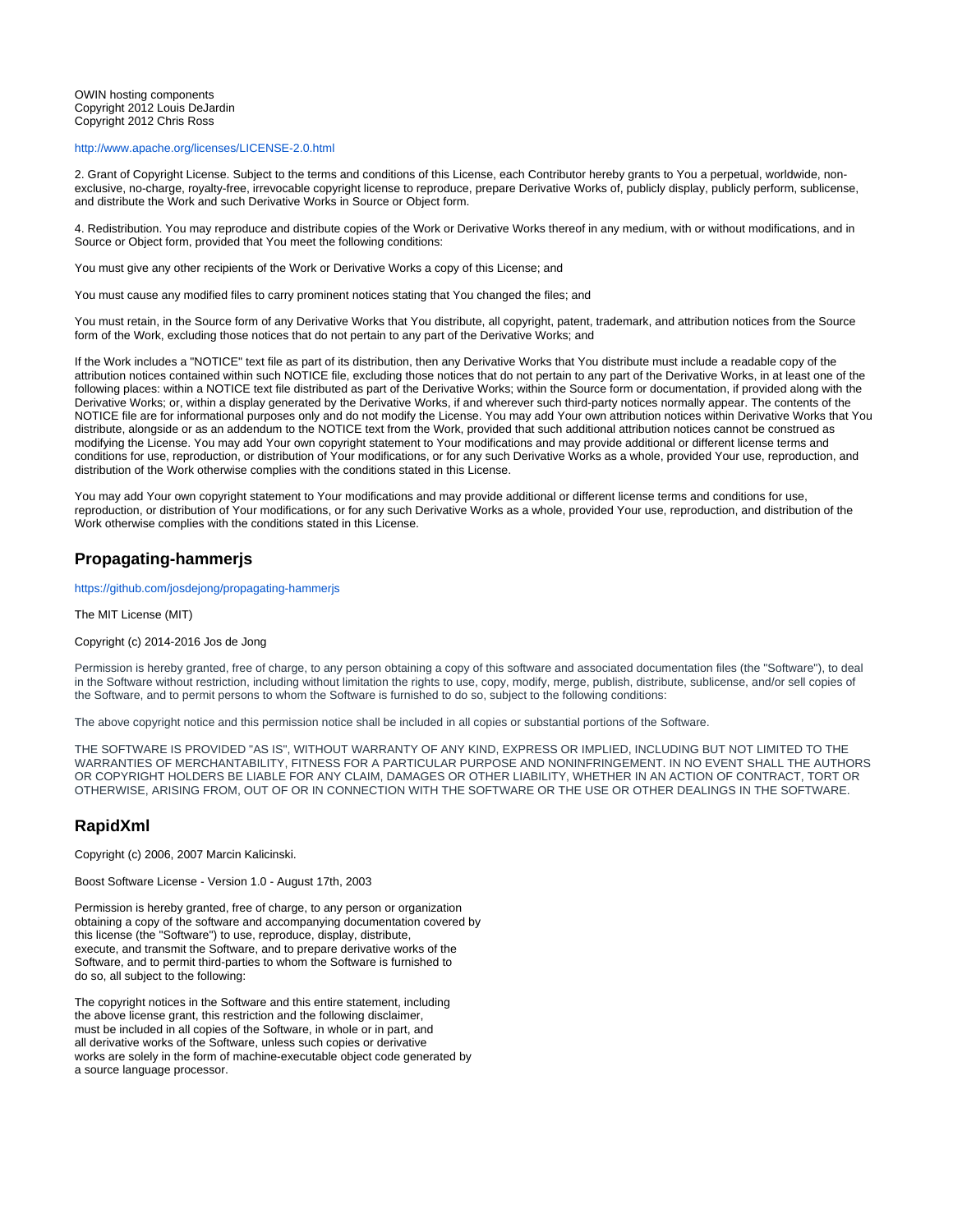THE SOFTWARE IS PROVIDED "AS IS", WITHOUT WARRANTY OF ANY KIND, EXPRESS OR IMPLIED, INCLUDING BUT NOT LIMITED TO THE WARRANTIES OF MERCHANTABILITY, FITNESS FOR A PARTICULAR PURPOSE, TITLE AND NON-INFRINGEMENT. IN NO EVENT SHALL THE COPYRIGHT HOLDERS OR ANYONE DISTRIBUTING THE SOFTWARE BE LIABLE FOR ANY DAMAGES OR OTHER LIABILITY, WHETHER IN CONTRACT, TORT OR OTHERWISE, ARISING FROM, OUT OF OR IN CONNECTION WITH THE SOFTWARE OR THE USE OR OTHER DEALINGS IN THE SOFTWARE.

# **React**

For React software.

Copyright (c) 2013-present, Facebook, Inc. All rights reserved.

<https://github.com/facebook/react/blob/master/LICENSE>

Redistribution and use in source and binary forms, with or without modification, are permitted provided that the following conditions are met:

1. Redistributions of source code must retain the above copyright notice, this list of conditions and the following disclaimer.

2. Redistributions in binary form must reproduce the above copyright notice, this list of conditions and the following disclaimer in the documentation and/or other materials provided with the distribution.

3. Neither the name of the copyright holder nor the names of its contributors may be used to endorse or promote products derived from this software without specific prior written permission.

THIS SOFTWARE IS PROVIDED BY THE COPYRIGHT HOLDERS AND CONTRIBUTORS "AS IS" AND ANY EXPRESS OR IMPLIED WARRANTIES, INCLUDING, BUT NOT LIMITED TO, THE IMPLIED WARRANTIES OF MERCHANTABILITY AND FITNESS FOR A PARTICULAR PURPOSE ARE DISCLAIMED. IN NO EVENT SHALL THE COPYRIGHT HOLDER OR CONTRIBUTORS BE LIABLE FOR ANY DIRECT, INDIRECT, INCIDENTAL, SPECIAL, EXEMPLARY, OR CONSEQUENTIAL DAMAGES (INCLUDING, BUT NOT LIMITED TO, PROCUREMENT OF SUBSTITUTE GOODS OR SERVICES; LOSS OF USE, DATA, OR PROFITS; OR BUSINESS INTERRUPTION) HOWEVER CAUSED AND ON ANY THEORY OF LIABILITY, WHETHER IN CONTRACT, STRICT LIABILITY, OR TORT (INCLUDING NEGLIGENCE OR OTHERWISE) ARISING IN ANY WAY OUT OF THE USE OF THIS SOFTWARE, EVEN IF ADVISED OF THE POSSIBILITY OF SUCH DAMAGE.

# **React-day-picker**

<https://react-day-picker.js.org>

The MIT License (MIT)

#### Copyright (c) 2014 Giampaolo Bellavite

Permission is hereby granted, free of charge, to any person obtaining a copy of this software and associated documentation files (the "Software"), to deal in the Software without restriction, including without limitation the rights to use, copy, modify, merge, publish, distribute, sublicense, and/or sell copies of the Software, and to permit persons to whom the Software is furnished to do so, subject to the following conditions:

The above copyright notice and this permission notice shall be included in all copies or substantial portions of the Software.

THE SOFTWARE IS PROVIDED "AS IS", WITHOUT WARRANTY OF ANY KIND, EXPRESS OR IMPLIED, INCLUDING BUT NOT LIMITED TO THE WARRANTIES OF MERCHANTABILITY, FITNESS FOR A PARTICULAR PURPOSE AND NONINFRINGEMENT. IN NO EVENT SHALL THE AUTHORS OR COPYRIGHT HOLDERS BE LIABLE FOR ANY CLAIM, DAMAGES OR OTHER LIABILITY, WHETHER IN AN ACTION OF CONTRACT, TORT OR OTHERWISE, ARISING FROM, OUT OF OR IN CONNECTION WITH THE SOFTWARE OR THE USE OR OTHER DEALINGS IN THE SOFTWARE.

# **React-dropzone**

<https://github.com/okonet/react-dropzone>

The MIT License (MIT)

Copyright (c) 2014 Param Aggarwal

Permission is hereby granted, free of charge, to any person obtaining a copy of this software and associated documentation files (the "Software"), to deal in the Software without restriction, including without limitation the rights to use, copy, modify, merge, publish, distribute, sublicense, and/or sell copies of the Software, and to permit persons to whom the Software is furnished to do so, subject to the following conditions:

The above copyright notice and this permission notice shall be included in all copies or substantial portions of the Software.

THE SOFTWARE IS PROVIDED "AS IS", WITHOUT WARRANTY OF ANY KIND, EXPRESS OR IMPLIED, INCLUDING BUT NOT LIMITED TO THE WARRANTIES OF MERCHANTABILITY, FITNESS FOR A PARTICULAR PURPOSE AND NONINFRINGEMENT. IN NO EVENT SHALL THE AUTHORS OR COPYRIGHT HOLDERS BE LIABLE FOR ANY CLAIM, DAMAGES OR OTHER LIABILITY, WHETHER IN AN ACTION OF CONTRACT, TORT OR OTHERWISE, ARISING FROM, OUT OF OR IN CONNECTION WITH THE SOFTWARE OR THE USE OR OTHER DEALINGS IN THE SOFTWARE.

# **React -intl**

<https://github.com/yahoo/react-intl>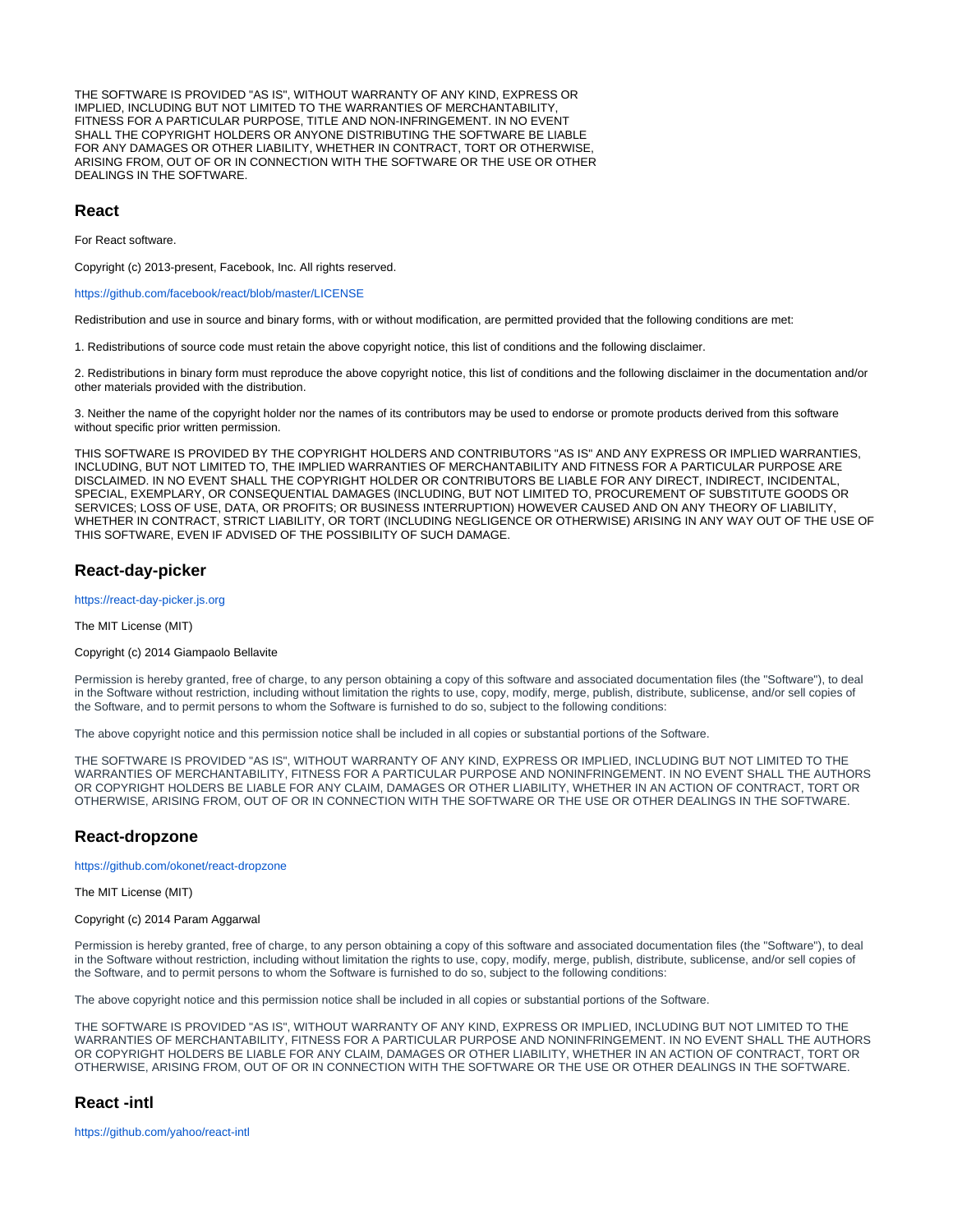Copyright (c) 2014 Yahoo Inc. All rights reserved.

Redistribution and use in source and binary forms, with or without modification, are permitted provided that the following conditions are met:

1. Redistributions of source code must retain the above copyright notice, this list of conditions and the following disclaimer.

2. Redistributions in binary form must reproduce the above copyright notice, this list of conditions and the following disclaimer in the documentation and/or other materials provided with the distribution.

3. Neither the name of the copyright holder nor the names of its contributors may be used to endorse or promote products derived from this software without specific prior written permission.

THIS SOFTWARE IS PROVIDED BY THE COPYRIGHT HOLDERS AND CONTRIBUTORS "AS IS" AND ANY EXPRESS OR IMPLIED WARRANTIES, INCLUDING, BUT NOT LIMITED TO, THE IMPLIED WARRANTIES OF MERCHANTABILITY AND FITNESS FOR A PARTICULAR PURPOSE ARE DISCLAIMED. IN NO EVENT SHALL THE COPYRIGHT HOLDER OR CONTRIBUTORS BE LIABLE FOR ANY DIRECT, INDIRECT, INCIDENTAL, SPECIAL, EXEMPLARY, OR CONSEQUENTIAL DAMAGES (INCLUDING, BUT NOT LIMITED TO, PROCUREMENT OF SUBSTITUTE GOODS OR SERVICES; LOSS OF USE, DATA, OR PROFITS; OR BUSINESS INTERRUPTION) HOWEVER CAUSED AND ON ANY THEORY OF LIABILITY, WHETHER IN CONTRACT, STRICT LIABILITY, OR TORT (INCLUDING NEGLIGENCE OR OTHERWISE) ARISING IN ANY WAY OUT OF THE USE OF THIS SOFTWARE, EVEN IF ADVISED OF THE POSSIBILITY OF SUCH DAMAGE.

# **React-json-tree**

<https://github.com/chibicode/react-json-tree>

#### The MIT License (MIT)

Copyright (c) 2015 Shusaku Uesugi, (c) 2016-present Alexander Kuznetsov

Permission is hereby granted, free of charge, to any person obtaining a copy of this software and associated documentation files (the "Software"), to deal in the Software without restriction, including without limitation the rights to use, copy, modify, merge, publish, distribute, sublicense, and/or sell copies of the Software, and to permit persons to whom the Software is furnished to do so, subject to the following conditions:

The above copyright notice and this permission notice shall be included in all copies or substantial portions of the Software.

THE SOFTWARE IS PROVIDED "AS IS", WITHOUT WARRANTY OF ANY KIND, EXPRESS OR IMPLIED, INCLUDING BUT NOT LIMITED TO THE WARRANTIES OF MERCHANTABILITY, FITNESS FOR A PARTICULAR PURPOSE AND NONINFRINGEMENT. IN NO EVENT SHALL THE AUTHORS OR COPYRIGHT HOLDERS BE LIABLE FOR ANY CLAIM, DAMAGES OR OTHER LIABILITY, WHETHER IN AN ACTION OF CONTRACT, TORT OR OTHERWISE, ARISING FROM, OUT OF OR IN CONNECTION WITH THE SOFTWARE OR THE USE OR OTHER DEALINGS IN THE SOFTWARE.

### **React-router**

<https://github.com/reacttraining/react-router#readme>

The MIT License (MIT)

#### Copyright (c) React Training 2016-2018

Permission is hereby granted, free of charge, to any person obtaining a copy of this software and associated documentation files (the "Software"), to deal in the Software without restriction, including without limitation the rights to use, copy, modify, merge, publish, distribute, sublicense, and/or sell copies of the Software, and to permit persons to whom the Software is furnished to do so, subject to the following conditions:

The above copyright notice and this permission notice shall be included in all copies or substantial portions of the Software.

THE SOFTWARE IS PROVIDED "AS IS", WITHOUT WARRANTY OF ANY KIND, EXPRESS OR IMPLIED, INCLUDING BUT NOT LIMITED TO THE WARRANTIES OF MERCHANTABILITY, FITNESS FOR A PARTICULAR PURPOSE AND NONINFRINGEMENT. IN NO EVENT SHALL THE AUTHORS OR COPYRIGHT HOLDERS BE LIABLE FOR ANY CLAIM, DAMAGES OR OTHER LIABILITY, WHETHER IN AN ACTION OF CONTRACT, TORT OR OTHERWISE, ARISING FROM, OUT OF OR IN CONNECTION WITH THE SOFTWARE OR THE USE OR OTHER DEALINGS IN THE SOFTWARE.

# **Respond.js**

<https://github.com/scottjehl/Respond/blob/master/LICENSE-MIT>

### Copyright (c) 2012 Scott Jehl

Permission is hereby granted, free of charge, to any person obtaining a copy of this software and associated documentation files (the "Software"), to deal in the Software without restriction, including without limitation the rights to use, copy, modify, merge, publish, distribute, sublicense, and/or sell copies of the Software, and to permit persons to whom the Software is furnished to do so, subject to the following conditions:

The above copyright notice and this permission notice shall be included in all copies or substantial portions of the Software.

THE SOFTWARE IS PROVIDED "AS IS", WITHOUT WARRANTY OF ANY KIND, EXPRESS OR IMPLIED, INCLUDING BUT NOT LIMITED TO THE WARRANTIES OF MERCHANTABILITY, FITNESS FOR A PARTICULAR PURPOSE AND NONINFRINGEMENT. IN NO EVENT SHALL THE AUTHORS OR COPYRIGHT HOLDERS BE LIABLE FOR ANY CLAIM, DAMAGES OR OTHER LIABILITY, WHETHER IN AN ACTION OF CONTRACT, TORT OR OTHERWISE, ARISING FROM, OUT OF OR IN CONNECTION WITH THE SOFTWARE OR THE USE OR OTHER DEALINGS IN THE SOFTWARE.

# **ScintillaNET**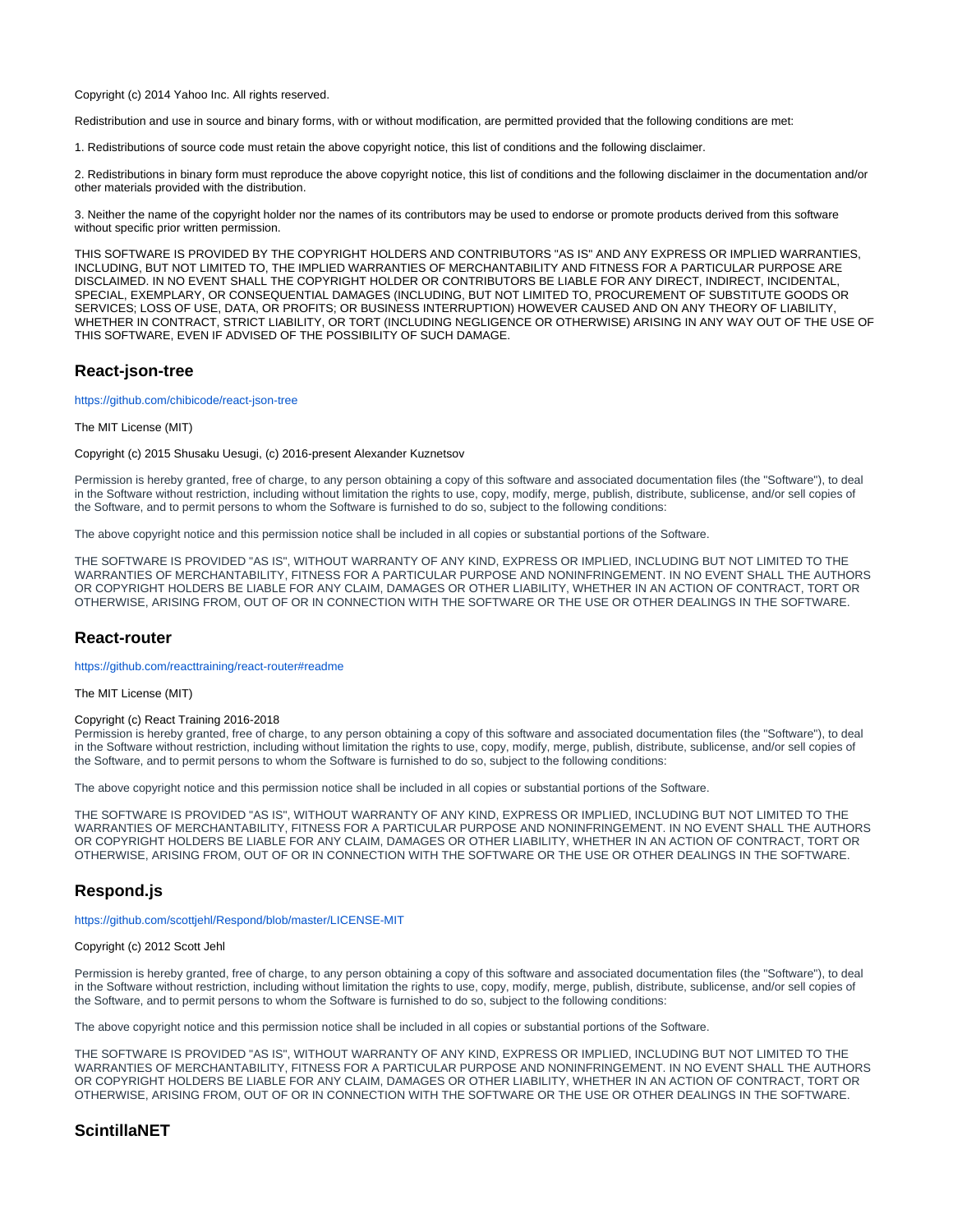#### Copyright (c) 2017, Jacob Slusser,<https://github.com/jacobslusser>

Permission is hereby granted, free of charge, to any person obtaining a copy of this software and associated documentation files (the "Software"), to deal in the Software without restriction, including without limitation the rights to use, copy, modify, merge, publish, distribute, sublicense, and/or sell copies of the Software, and to permit persons to whom the Software is furnished to do so, subject to the following conditions:

The above copyright notice and this permission notice shall be included in all copies or substantial portions of the Software.

THE SOFTWARE IS PROVIDED "AS IS", WITHOUT WARRANTY OF ANY KIND, EXPRESS OR IMPLIED, INCLUDING BUT NOT LIMITED TO THE WARRANTIES OF MERCHANTABILITY, FITNESS FOR A PARTICULAR PURPOSE AND NONINFRINGEMENT. IN NO EVENT SHALL THE AUTHORS OR COPYRIGHT HOLDERS BE LIABLE FOR ANY CLAIM, DAMAGES OR OTHER LIABILITY, WHETHER IN AN ACTION OF CONTRACT, TORT OR OTHERWISE, ARISING FROM, OUT OF OR IN CONNECTION WITH THE SOFTWARE OR THE USE OR OTHER DEALINGS IN THE SOFTWARE.

# **Smoothie Charts**

<http://smoothiecharts.org/LICENSE.txt>

|               | Copyright (c)   2010, Joe Walnes |
|---------------|----------------------------------|
| Copyright (c) | 2010-2013, Joe Walnes            |
|               | 2013-2014, Drew Noakes           |

Permission is hereby granted, free of charge, to any person obtaining a copy of this software and associated documentation files (the "Software"), to deal in the Software without restriction, including without limitation the rights to use, copy, modify, merge, publish, distribute, sublicense, and/or sell copies of the Software, and to permit persons to whom the Software is furnished to do so, subject to the following conditions:

The above copyright notice and this permission notice shall be included in all copies or substantial portions of the Software.

THE SOFTWARE IS PROVIDED "AS IS", WITHOUT WARRANTY OF ANY KIND, EXPRESS OR IMPLIED, INCLUDING BUT NOT LIMITED TO THE WARRANTIES OF MERCHANTABILITY, FITNESS FOR A PARTICULAR PURPOSE AND NONINFRINGEMENT. IN NO EVENT SHALL THE AUTHORS OR COPYRIGHT HOLDERS BE LIABLE FOR ANY CLAIM, DAMAGES OR OTHER LIABILITY, WHETHER IN AN ACTION OF CONTRACT, TORT OR OTHERWISE, ARISING FROM, OUT OF OR IN CONNECTION WITH THE SOFTWARE OR THE USE OR OTHER DEALINGS IN THE SOFTWARE.

# **SSH.NET**

#### <https://github.com/sshnet/SSH.NET/blob/develop/LICENSE>

Permission is hereby granted, free of charge, to any person obtaining a copy of this software and associated documentation files (the "Software"), to deal in the Software without restriction, including without limitation the rights to use, copy, modify, merge, publish, distribute, sublicense, and/or sell copies of the Software, and to permit persons to whom the Software is furnished to do so, subject to the following conditions:

The above copyright notice and this permission notice shall be included in all copies or substantial portions of the Software.

THE SOFTWARE IS PROVIDED "AS IS", WITHOUT WARRANTY OF ANY KIND, EXPRESS OR IMPLIED, INCLUDING BUT NOT LIMITED TO THE WARRANTIES OF MERCHANTABILITY, FITNESS FOR A PARTICULAR PURPOSE AND NONINFRINGEMENT. IN NO EVENT SHALL THE AUTHORS OR COPYRIGHT HOLDERS BE LIABLE FOR ANY CLAIM, DAMAGES OR OTHER LIABILITY, WHETHER IN AN ACTION OF CONTRACT, TORT OR OTHERWISE, ARISING FROM, OUT OF OR IN CONNECTION WITH THE SOFTWARE OR THE USE OR OTHER DEALINGS IN THE SOFTWARE.

### **Stylus**

The MIT License

Copyright (c) Automattic <developer.wordpress.com>

#### <https://github.com/stylus/stylus/blob/dev/LICENSE>

Permission is hereby granted, free of charge, to any person obtaining a copy of this software and associated documentation files (the "Software"), to deal in the Software without restriction, including without limitation the rights to use, copy, modify, merge, publish, distribute, sublicense, and/or sell copies of the Software, and to permit persons to whom the Software is furnished to do so, subject to the following conditions:

The above copyright notice and this permission notice shall be included in all copies or substantial portions of the Software.

THE SOFTWARE IS PROVIDED "AS IS", WITHOUT WARRANTY OF ANY KIND, EXPRESS OR IMPLIED, INCLUDING BUT NOT LIMITED TO THE WARRANTIES OF MERCHANTABILITY, FITNESS FOR A PARTICULAR PURPOSE AND NONINFRINGEMENT. IN NO EVENT SHALL THE AUTHORS OR COPYRIGHT HOLDERS BE LIABLE FOR ANY CLAIM, DAMAGES OR OTHER LIABILITY, WHETHER IN AN ACTION OF CONTRACT, TORT OR OTHERWISE, ARISING FROM, OUT OF OR IN CONNECTION WITH THE SOFTWARE OR THE USE OR OTHER DEALINGS IN THE SOFTWARE.

### **Stylus-loader**

The MIT License

Copyright (c) 2014 Kyle Robinson Young

<https://github.com/shama/stylus-loader#readme>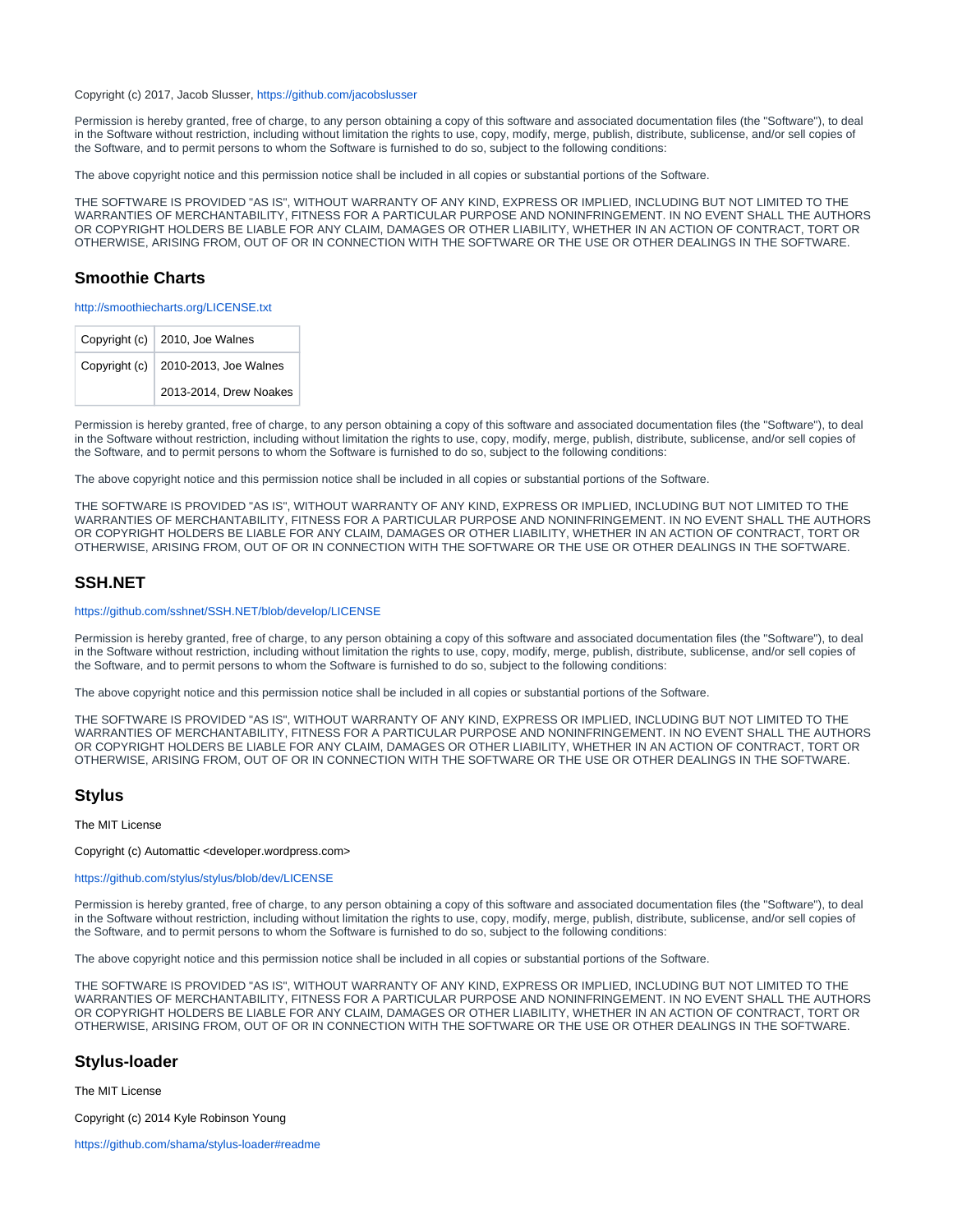Permission is hereby granted, free of charge, to any person obtaining a copy of this software and associated documentation files (the "Software"), to deal in the Software without restriction, including without limitation the rights to use, copy, modify, merge, publish, distribute, sublicense, and/or sell copies of the Software, and to permit persons to whom the Software is furnished to do so, subject to the following conditions:

The above copyright notice and this permission notice shall be included in all copies or substantial portions of the Software.

THE SOFTWARE IS PROVIDED "AS IS", WITHOUT WARRANTY OF ANY KIND, EXPRESS OR IMPLIED, INCLUDING BUT NOT LIMITED TO THE WARRANTIES OF MERCHANTABILITY, FITNESS FOR A PARTICULAR PURPOSE AND NONINFRINGEMENT. IN NO EVENT SHALL THE AUTHORS OR COPYRIGHT HOLDERS BE LIABLE FOR ANY CLAIM, DAMAGES OR OTHER LIABILITY, WHETHER IN AN ACTION OF CONTRACT, TORT OR OTHERWISE, ARISING FROM, OUT OF OR IN CONNECTION WITH THE SOFTWARE OR THE USE OR OTHER DEALINGS IN THE SOFTWARE.

## **Superagent**

The MIT License

Copyright (c) 2014-2016 TJ Holowaychuk <tj@[vision-media.ca>](http://vision-media.ca)

#### <https://github.com/visionmedia/superagent#readme>

Permission is hereby granted, free of charge, to any person obtaining a copy of this software and associated documentation files (the "Software"), to deal in the Software without restriction, including without limitation the rights to use, copy, modify, merge, publish, distribute, sublicense, and/or sell copies of the Software, and to permit persons to whom the Software is furnished to do so, subject to the following conditions:

The above copyright notice and this permission notice shall be included in all copies or substantial portions of the Software.

THE SOFTWARE IS PROVIDED "AS IS", WITHOUT WARRANTY OF ANY KIND, EXPRESS OR IMPLIED, INCLUDING BUT NOT LIMITED TO THE WARRANTIES OF MERCHANTABILITY, FITNESS FOR A PARTICULAR PURPOSE AND NONINFRINGEMENT. IN NO EVENT SHALL THE AUTHORS OR COPYRIGHT HOLDERS BE LIABLE FOR ANY CLAIM, DAMAGES OR OTHER LIABILITY, WHETHER IN AN ACTION OF CONTRACT, TORT OR OTHERWISE, ARISING FROM, OUT OF OR IN CONNECTION WITH THE SOFTWARE OR THE USE OR OTHER DEALINGS IN THE SOFTWARE.

### **Superagent-bluebird-promise**

The MIT License

#### Copyright (c) 2014 Kyle Mathews

#### <https://github.com/KyleAMathews/superagent-bluebird-promise>

Permission is hereby granted, free of charge, to any person obtaining a copy of this software and associated documentation files (the "Software"), to deal in the Software without restriction, including without limitation the rights to use, copy, modify, merge, publish, distribute, sublicense, and/or sell copies of the Software, and to permit persons to whom the Software is furnished to do so, subject to the following conditions:

The above copyright notice and this permission notice shall be included in all copies or substantial portions of the Software.

THE SOFTWARE IS PROVIDED "AS IS", WITHOUT WARRANTY OF ANY KIND, EXPRESS OR IMPLIED, INCLUDING BUT NOT LIMITED TO THE WARRANTIES OF MERCHANTABILITY, FITNESS FOR A PARTICULAR PURPOSE AND NONINFRINGEMENT. IN NO EVENT SHALL THE AUTHORS OR COPYRIGHT HOLDERS BE LIABLE FOR ANY CLAIM, DAMAGES OR OTHER LIABILITY, WHETHER IN AN ACTION OF CONTRACT, TORT OR OTHERWISE, ARISING FROM, OUT OF OR IN CONNECTION WITH THE SOFTWARE OR THE USE OR OTHER DEALINGS IN THE SOFTWARE.

#### **Superagent-mock**

The MIT License

Copyright (c) 2015 M6Web

#### <https://github.com/M6Web/superagent-mock#readme>

Permission is hereby granted, free of charge, to any person obtaining a copy of this software and associated documentation files (the "Software"), to deal in the Software without restriction, including without limitation the rights to use, copy, modify, merge, publish, distribute, sublicense, and/or sell copies of the Software, and to permit persons to whom the Software is furnished to do so, subject to the following conditions:

The above copyright notice and this permission notice shall be included in all copies or substantial portions of the Software.

THE SOFTWARE IS PROVIDED "AS IS", WITHOUT WARRANTY OF ANY KIND, EXPRESS OR IMPLIED, INCLUDING BUT NOT LIMITED TO THE WARRANTIES OF MERCHANTABILITY, FITNESS FOR A PARTICULAR PURPOSE AND NONINFRINGEMENT. IN NO EVENT SHALL THE AUTHORS OR COPYRIGHT HOLDERS BE LIABLE FOR ANY CLAIM, DAMAGES OR OTHER LIABILITY, WHETHER IN AN ACTION OF CONTRACT, TORT OR OTHERWISE, ARISING FROM, OUT OF OR IN CONNECTION WITH THE SOFTWARE OR THE USE OR OTHER DEALINGS IN THE SOFTWARE.

<https://github.com/domaindrivendev/Swashbuckle>

BSD 3-Clause "New" or "Revised" License

Copyright (c) 2013, Richard Morris

All rights reserved.

Redistribution and use in source and binary forms, with or without modification, are permitted provided that the following conditions are met: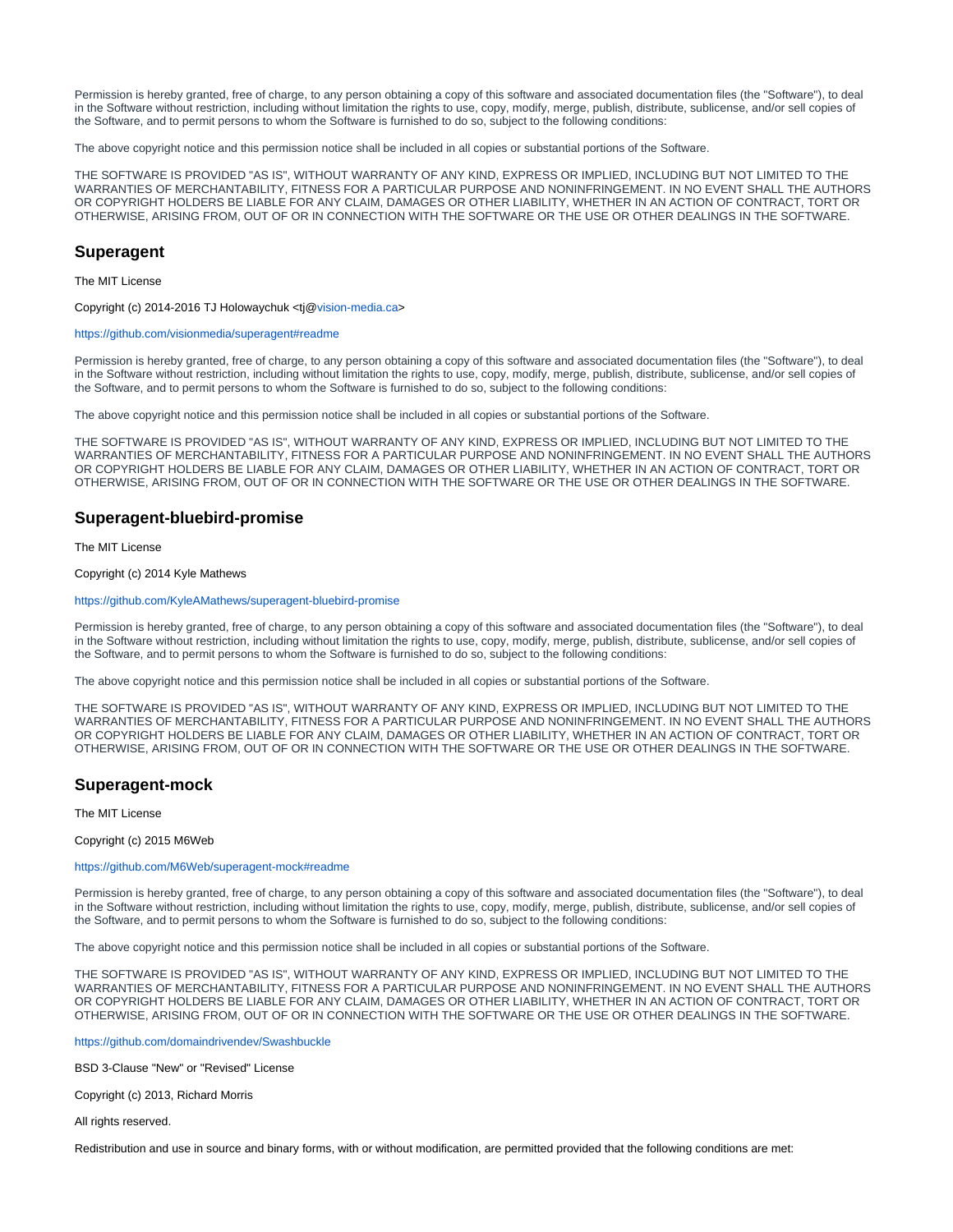1. Redistributions of source code must retain the above copyright notice, this list of conditions and the following disclaimer.

2. Redistributions in binary form must reproduce the above copyright notice, this list of conditions and the following disclaimer in the documentation and/or other materials provided with the distribution.

3. Neither the name of the copyright holder nor the names of its contributors may be used to endorse or promote products derived from this software without specific prior written permission.

THIS SOFTWARE IS PROVIDED BY THE COPYRIGHT HOLDERS AND CONTRIBUTORS "AS IS" AND ANY EXPRESS OR IMPLIED WARRANTIES, INCLUDING, BUT NOT LIMITED TO, THE IMPLIED WARRANTIES OF MERCHANTABILITY AND FITNESS FOR A PARTICULAR PURPOSE ARE DISCLAIMED. IN NO EVENT SHALL THE COPYRIGHT HOLDER OR CONTRIBUTORS BE LIABLE FOR ANY DIRECT, INDIRECT, INCIDENTAL, SPECIAL, EXEMPLARY, OR CONSEQUENTIAL DAMAGES (INCLUDING, BUT NOT LIMITED TO, PROCUREMENT OF SUBSTITUTE GOODS OR SERVICES; LOSS OF USE, DATA, OR PROFITS; OR BUSINESS INTERRUPTION) HOWEVER CAUSED AND ON ANY THEORY OF LIABILITY, WHETHER IN CONTRACT, STRICT LIABILITY, OR TORT (INCLUDING NEGLIGENCE OR OTHERWISE) ARISING IN ANY WAY OUT OF THE USE OF THIS SOFTWARE, EVEN IF ADVISED OF THE POSSIBILITY OF SUCH DAMAGE

<https://github.com/mattfrear/Swashbuckle.Examples>

#### MIT License

### Copyright (c) 2017 Matt Frear

Permission is hereby granted, free of charge, to any person obtaining a copy of this software and associated documentation files (the "Software"), to deal in the Software without restriction, including without limitation the rights to use, copy, modify, merge, publish, distribute, sublicense, and/or sell copies of the Software, and to permit persons to whom the Software is furnished to do so, subject to the following conditions:

The above copyright notice and this permission notice shall be included in all copies or substantial portions of the Software.

THE SOFTWARE IS PROVIDED "AS IS", WITHOUT WARRANTY OF ANY KIND, EXPRESS OR IMPLIED, INCLUDING BUT NOT LIMITED TO THE WARRANTIES OF MERCHANTABILITY, FITNESS FOR A PARTICULAR PURPOSE AND NONINFRINGEMENT. IN NO EVENT SHALL THE AUTHORS OR COPYRIGHT HOLDERS BE LIABLE FOR ANY CLAIM, DAMAGES OR OTHER LIABILITY, WHETHER IN AN ACTION OF CONTRACT, TORT OR OTHERWISE, ARISING FROM, OUT OF OR IN CONNECTION WITH THE SOFTWARE OR THE USE OR OTHER DEALINGS IN THE SOFTWARE.

# **Transactional-NTFS-TxF-.NET**

#### The MIT License (MIT) Copyright (c) 2017 pietro partescano

Permission is hereby granted, free of charge, to any person obtaining a copy of this software and associated documentation files (the "Software"), to deal in the Software without restriction, including without limitation the rights to use, copy, modify, merge, publish, distribute, sublicense, and/or sell copies of the Software, and to permit persons to whom the Software is furnished to do so, subject to the following conditions:

The above copyright notice and this permission notice shall be included in all copies or substantial portions of the Software.

THE SOFTWARE IS PROVIDED "AS IS", WITHOUT WARRANTY OF ANY KIND, EXPRESS OR IMPLIED, INCLUDING BUT NOT LIMITED TO THE WARRANTIES OF MERCHANTABILITY, FITNESS FOR A PARTICULAR PURPOSE AND NONINFRINGEMENT. IN NO EVENT SHALL THE AUTHORS OR COPYRIGHT HOLDERS BE LIABLE FOR ANY CLAIM, DAMAGES OR OTHER LIABILITY, WHETHER IN AN ACTION OF CONTRACT, TORT OR OTHERWISE, ARISING FROM, OUT OF OR IN CONNECTION WITH THE SOFTWARE OR THE USE OR OTHER DEALINGS IN THE SOFTWARE.

# **Underscore**

The MIT License

Copyright (c) 2009-2016 Jeremy Ashkenas, DocumentCloud and Investigative Reporters & Editors

#### <https://github.com/jashkenas/underscore/blob/master/LICENSE>

Permission is hereby granted, free of charge, to any person obtaining a copy of this software and associated documentation files (the "Software"), to deal in the Software without restriction, including without limitation the rights to use, copy, modify, merge, publish, distribute, sublicense, and/or sell copies of the Software, and to permit persons to whom the Software is furnished to do so, subject to the following conditions:

The above copyright notice and this permission notice shall be included in all copies or substantial portions of the Software.

THE SOFTWARE IS PROVIDED "AS IS", WITHOUT WARRANTY OF ANY KIND, EXPRESS OR IMPLIED, INCLUDING BUT NOT LIMITED TO THE WARRANTIES OF MERCHANTABILITY, FITNESS FOR A PARTICULAR PURPOSE AND NONINFRINGEMENT. IN NO EVENT SHALL THE AUTHORS OR COPYRIGHT HOLDERS BE LIABLE FOR ANY CLAIM, DAMAGES OR OTHER LIABILITY, WHETHER IN AN ACTION OF CONTRACT, TORT OR OTHERWISE, ARISING FROM, OUT OF OR IN CONNECTION WITH THE SOFTWARE OR THE USE OR OTHER DEALINGS IN THE SOFTWARE.

### **WebGrease**

#### <https://webgrease.codeplex.com/license>

### <http://www.apache.org/licenses/LICENSE-2.0.html>

2. Grant of Copyright License. Subject to the terms and conditions of this License, each Contributor hereby grants to You a perpetual, worldwide, nonexclusive, no-charge, royalty-free, irrevocable copyright license to reproduce, prepare Derivative Works of, publicly display, publicly perform, sublicense, and distribute the Work and such Derivative Works in Source or Object form.